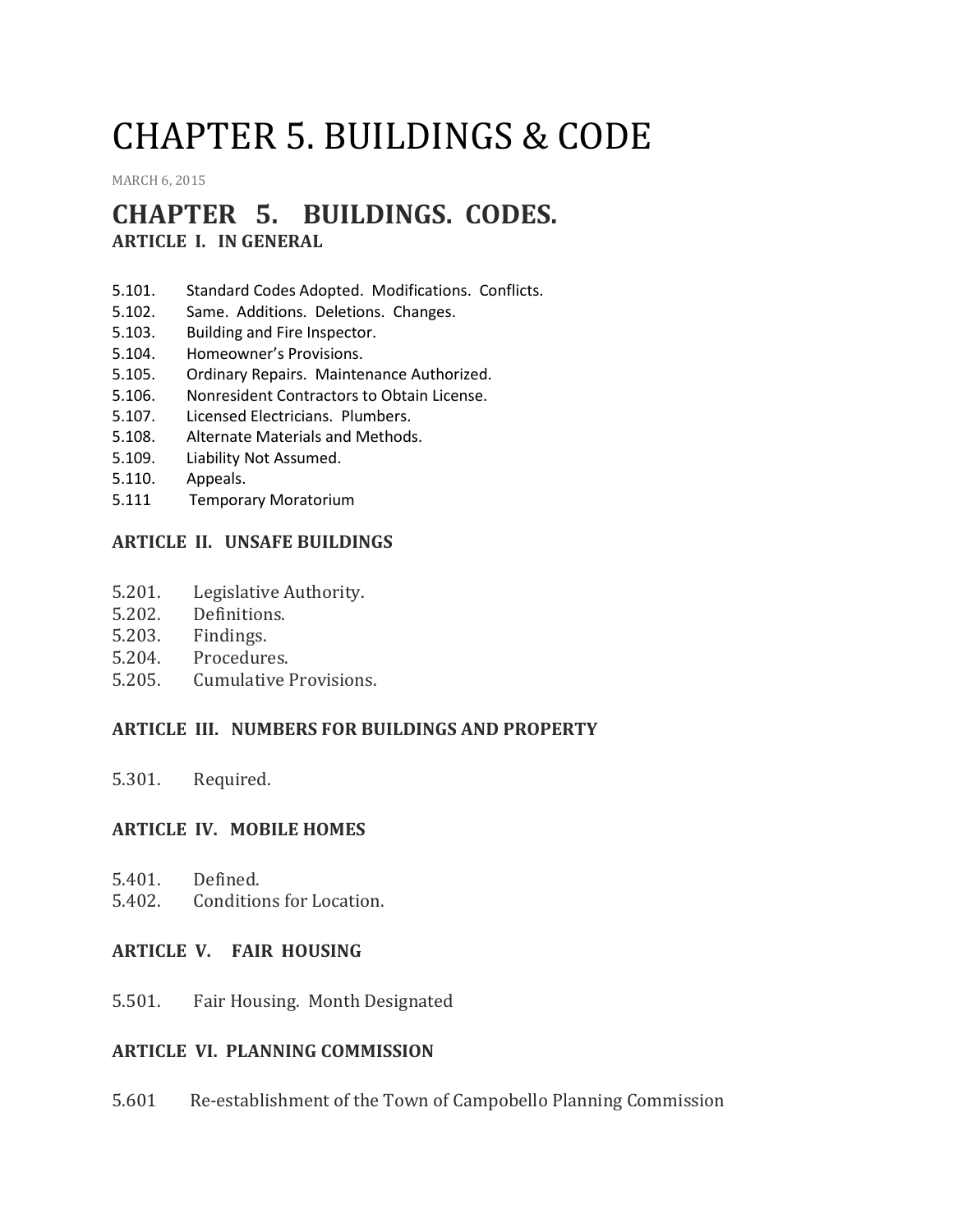## **ARTICLE VII. FLOOD DAMAGE PREVENTION**

5.701. Flood Damage Prevention Ordinance Not Repealed.

## **ARTICLE VIII. ANNEXED PROPERTY**

- 5.801 Campobello-Gramling School property
- 5.802 Annexation of Property 9-26-03
- 5.803 Annexation of Property 10-15-03
- 5.804 Annexation of Property 12/1/03
- 5.805 Annexation of Property 10/18/04
- 5.806 Annexation of Property 6/6/05
- 5.807 Annexation of Property 6/17/05
- 5.808 Annexation of Property 10/3/05
- 5.809 Annexation of Property 2/20/06
- 5.810 Annexation of Property 10/2/06
- 5.811 Annexation of Property 1/7/08
- 5.812 Annexation of Property 3/3/08 (Ordinance Voided 8/18/2008)
- 5.821-1 Annexation of Property 10/27/08
- 5.813 Annexation of Property 10/6/08

#### **ARTICLE IX. PENALTIES**

5.901. Penalty.

# **CHAPTER 5. BUILDINGS. CODES. ARTICLE I. IN GENERAL**

Editor's Note. This article derives from pertinent state statutes, the 1976 Campobello Town Code, and generally accepted municipal practices.

Section 6-9-5 of the 1976 South Carolina Code of Laws provides that:

Only those portions or provisions of the nationally known building and safety codes which relate to building standards and safety are binding upon any local governmental entity or agency which adopts the building and safety codes authorized or required. (emphasis supplied)

Section 6-9-10 of the 1976 South Carolina Code of Laws requires that:

All municipalities … shall adopt building, energy, electrical, plumbing, mechanical, gas, and fire codes, referred to as building codes in this chapter, relating to the construction,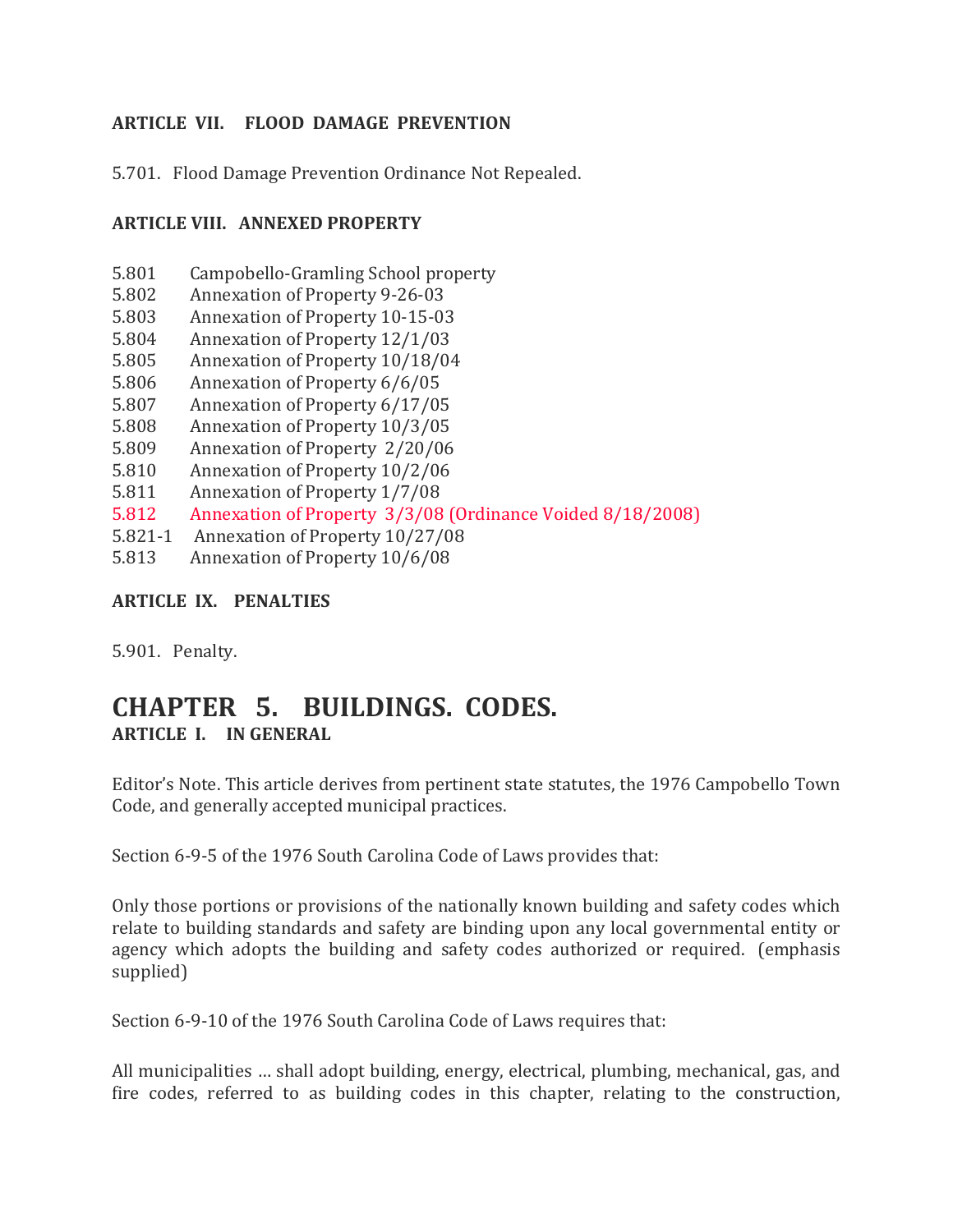livability, sanitation, erection, energy efficiency, installation of equipment, alteration, repair, occupancy, or removal of structures located within their jurisdictions and promulgate regulations to implement their enforcement (emphasis supplied)

Section 6-9-50 restricts adoption of standard codes to the following:

Municipalities … shall adopt by reference only those provisions of the latest editions of the following nationally known codes and the standards referenced in the codes for regulation of construction which directly relate to building and safety standards within their respective jurisdictions: Standard Building Code, Standard Gas Code, Standard Plumbing Code, Standard Mechanical Code, the Standard Fire Prevention Code, as published by the Southern Building Code Congress International, Inc, the Model Energy Code, as published by the Council of American Building Officials, and the National Electrical Code, as published by the National Fire Protection Association. The appendixes of the codes provided in this section may be adopted as needed by a municipality, but this fact must be referenced by name or letter designation in the adoption ordinance. However, the provisions of the codes referenced in this section which concern the qualification, removal, dismissal, duties, responsibilities of, and administrative procedures for all building officials, deputy building officials, chief inspectors, other inspectors, and assistants do not apply unless they have been adopted by the municipal. governing body. (emphasis supplied)

The Town Council has made arrangements with Spartanburg County in which the county has assumed the responsibility for building code enforcement and inspections.

## **5.101. STANDARD CODES ADOPTED. MODIFICATIONS. CONFLICTS.**

a. Those provisions of the latest editions of the following codes, together with the current amendments thereto, relating directly to building and safety standards are hereby adopted by reference, as though they were copied herein fully:

| 1. | <b>Standard Building Code</b>        | 1999 Edition |
|----|--------------------------------------|--------------|
| 2. | National Electrical Code             | 1999 Edition |
| 3. | <b>Standard Plumbing Code</b>        | 1997 Edition |
| 4. | <b>Standard Gas Code</b>             | 1999 Edition |
| 5. | <b>Standard Mechanical Code</b>      | 1997 Edition |
| 6. | <b>Standard Fire Prevention Code</b> | 1999 Edition |
| 7. | <b>Standard Swimming Pool Code</b>   | 1999 Edition |
| 8. | <b>Standard Unsafe Building Code</b> | 1985 Edition |
| 9. | Model Energy Code                    | 1995 Edition |

(Editor's Note. The 1976 SC Code, Section 6-9-50, as amended, authorizes and requires the adoption by reference of standard codes as specified.)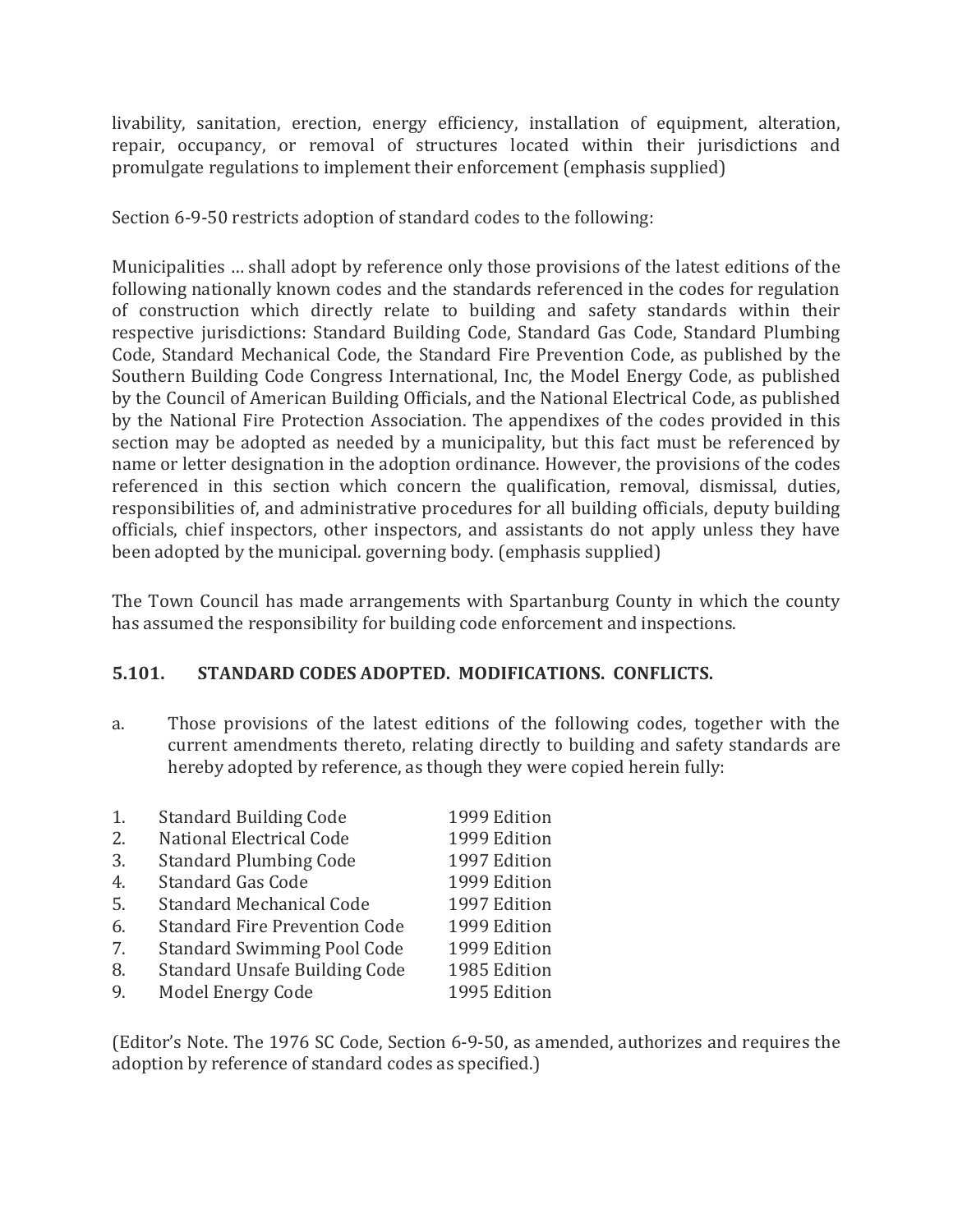- b. The Council reserves the right to make modifications in said codes, as amendments thereto are promulgated by the issuing authority.
- c. For the purpose of establishing rules and regulations for the construction, alteration, use, demolition and removal of buildings or other structures, or any appurtenances connected or attached thereto, there is hereby adopted the Standard Building Code, being particularly the latest edition and subsequent editions and revisions thereof, as published by the Southern Building Code Congress International, Inc. and the whole thereof.
- d. Exceptions shall be the portions hereafter deleted, modified or amended.
- e. A copy of which shall be filed in the office of the Town Clerk.
- f. It is hereby adopted and incorporated by reference as if fully set out at length herein. The provisions thereof shall be controlling as to all subjects therein contained, within the corporate limits.
- g. In the event that any of the provisions are in conflict with other provisions of this code, state law or city ordinances, rules or regulations, the provisions of this code, state law or ordinances, rules or regulations shall be prevailing and controlling.

# **5.102. SAME. ADDITIONS. DELETIONS. CHANGES.**

- a. Section III of the Standard Building Code is deleted.
- b. In §114 of the Standard Building Code, which provides for penalties for violations, the words "state laws" in the last sentence of the section shall mean "town ordinances."
- c. In interpretation of the building code the following definitions shall apply:

BUILDING OFFICIAL shall mean the Building and Fire Inspector. CHIEF ACCOUNTING AUTHORITY shall mean the Town Council.

d. The Town Council shall exercise the powers and perform the duties of the Board of Adjustments and Appeals.

# **5.103. BUILDING AND FIRE INSPECTOR.**

Town Council has made arrangements with Spartanburg County in which the county has assumed the responsibility for building code enforcement and fire inspections.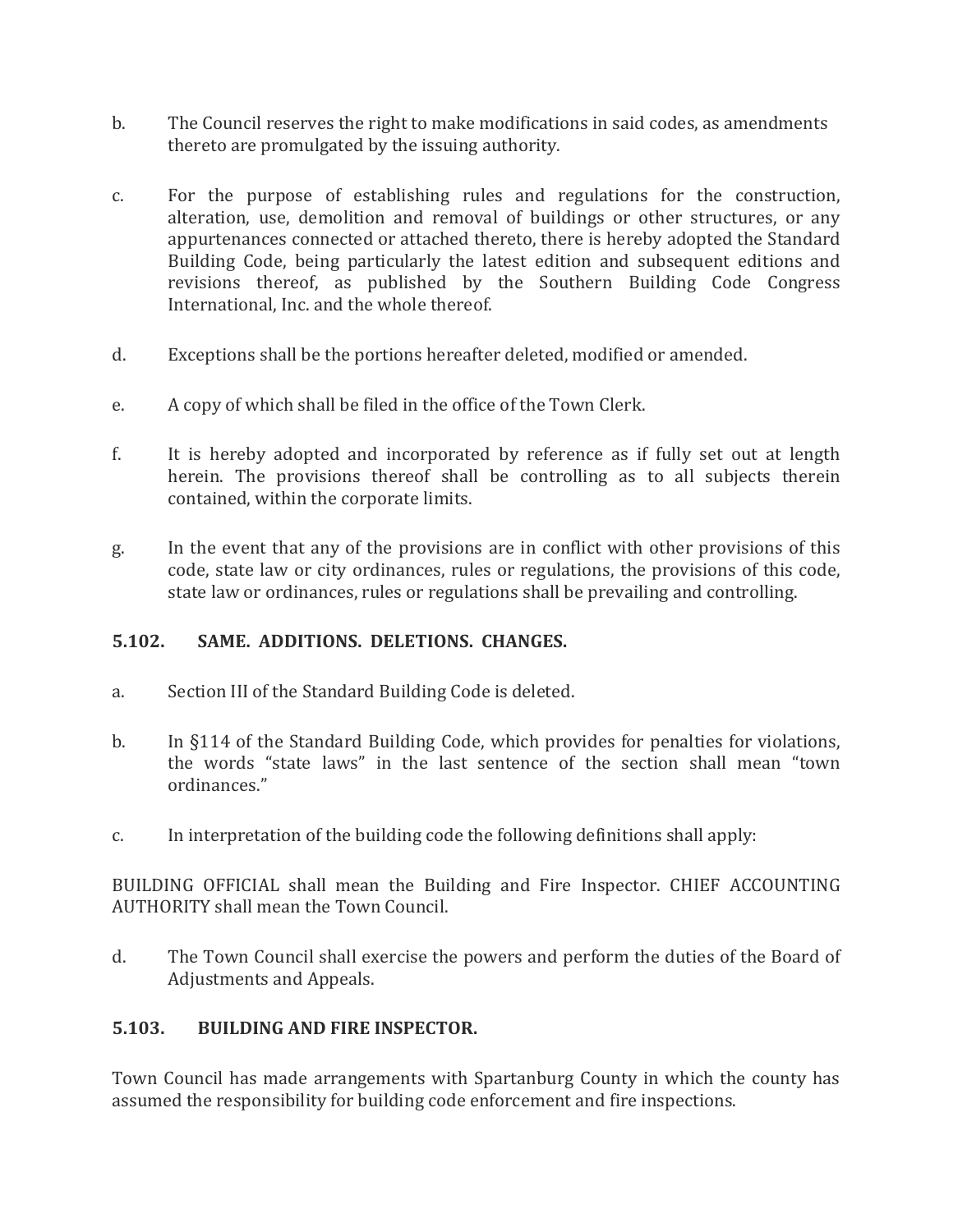# **5.104. HOMEOWNER'S PROVISIONS.**

Nothing in this chapter shall prevent any homeowner from installing or maintaining buildings, electrical wiring or plumbing within his own property boundaries, provided such work is done by him and is used exclusively by him or his family. Such privilege does not convey the right to violate any of the provisions of this Chapter, neither is it to be construed as exempting any such property owner from obtaining a permit and having work inspected.

(Editor's Note. Section 40-59-140 of the 1976 S.C. Code of Laws provides: "It is the duty of the….authority…issuing building or similar permits, of any incorporated municipality…to refuse to issue a permit for…a residential home builder… unless the applicant has furnished evidence that he is either licensed as required by this chapter or exempt…" and "…to report to the State Licensing Board the name and address of any person, who, in his opinion, has violated this chapter by accepting or contracting to accomplish work which would classify the person as a residential home builder…")

# **5.105. ORDINARY REPAIRS. MAINTENANCE AUTHORIZED.**

Ordinary minor repairs and general maintenance may be made without a permit; provided, that such repairs shall not violate any of the provisions of this code. Examples of minor repairs and general maintenance shall include, but not be limited to, painting, re-roofing, carpeting, etc.

## **5.106. NONRESIDENT CONTRACTORS TO OBTAIN LICENSE.**

It shall be unlawful for a nonresident contractor to commence any work until a business license has been obtained therefore.

# **5.107. LICENSED ELECTRICIANS. PLUMBERS.**

All electric and plumbing services, when not performed by the owner of the property, shall be performed by electricians and plumbers licensed by the state.

## **5.108. ALTERNATE MATERIALS AND METHODS.**

The Fire Chief, or a person designated by Council, shall authorize the use of alternate materials or construction methods, provided the proposed design complies with the provisions of the Standard Building Code.

## **5.109. LIABILITY NOT ASSUMED.**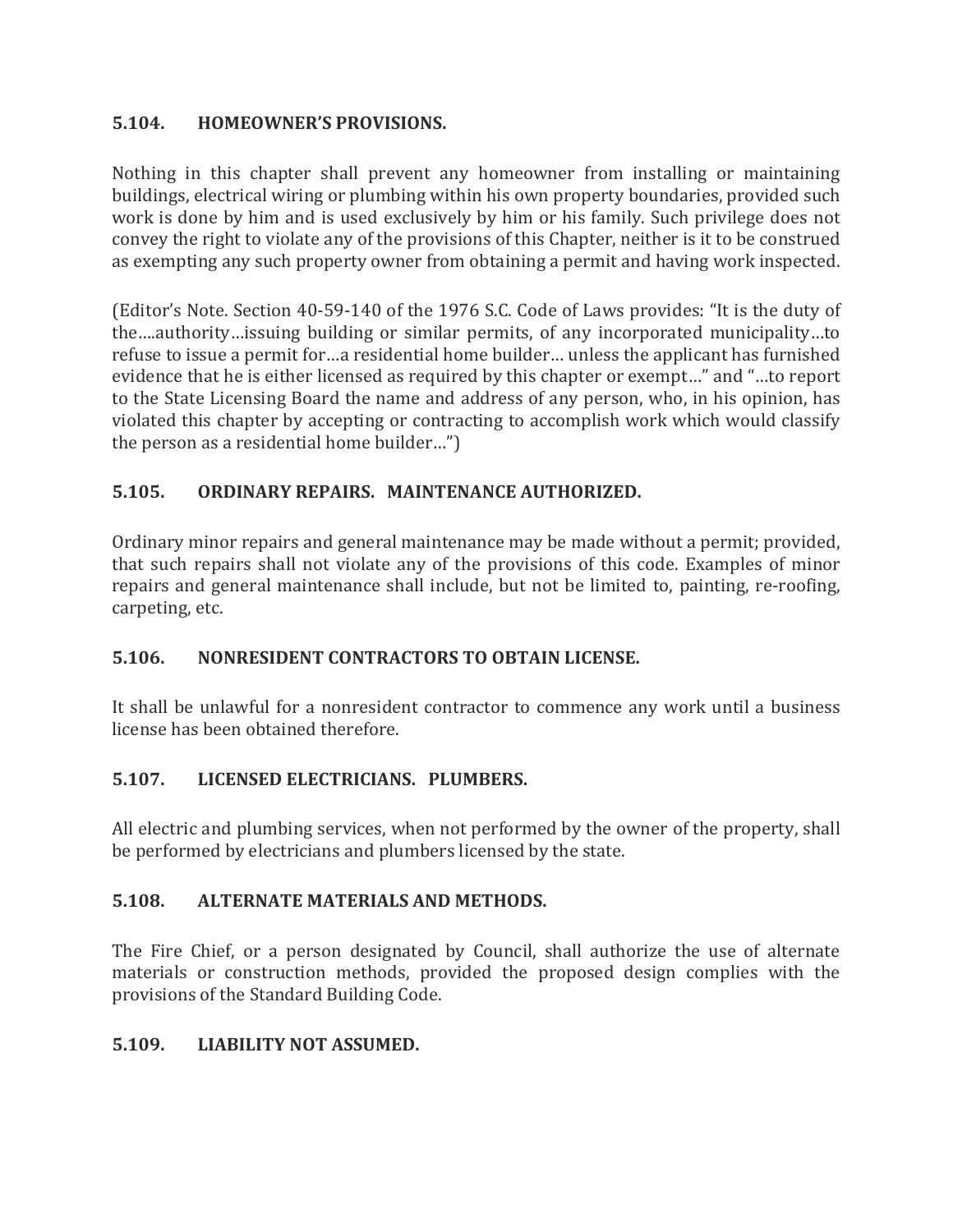This chapter shall not be construed to relieve from or lessen the responsibility of any party owning, operating, controlling or installing any building, electrical, gas or plumbing equipment from damages to anyone insured thereby, nor shall the town be held as assuming any such liability by reason of inspection authorized herein or certificate issued.

#### **5.110. APPEALS.**

#### **5.111 TEMPORARY MORATORIUM**

#### **A. Temporary Moratorium**

The Town Council hereby resolves that all activities relating to the acceptance, review and action upon applications for issuance of zoning approvals, permits, site plan approvals and any other official town action that would authorize or permit multi-family structures to be constructed or create any vested rights that would authorize multi-family structures to be constructed in the future are temporarily suspended pursuant to this Ordinance. The purpose of this moratorium is, among other reasons, for the Town of Campobello, through its officials and staff, to have adequate time and opportunity to conduct a study and comprehensively analyze what revisions to the Zoning Ordinance and Zoning Map of the Town of Campobello, South Carolina are necessary in order to ensure that multi-family structures and mobile homes are zoned appropriately to prevent having a negative impact on the overall character of the community as well as avoiding unanticipated consequences that development of multifamily structures and mobile homes may have on existing and anticipated master planned projects. Accordingly, based upon the foregoing, there is hereby imposed a temporary moratorium on all activities relating to the acceptance, review and action upon applications for issuance of zoning approvals, permits, site plan approvals and any other official Town action or approval that would authorize or permit multi-family structures or mobile homes to be constructed/moved or create any vested rights that would authorize multi-family structures to be constructed or mobile homes to be placed in the future. During the time the temporary moratorium is in effect and subject to the terms of this Ordinance, the Town will accept no applications or act on any pending applications for zoning approvals, permits, site plans approvals or any other official Town action for such activities and no such new activities shall be permitted within the Town. Any Town ordinances, rules, regulations or policies that are inconsistent or conflict with this ordinance are hereby suspended as to such inconsistency or conflict while this ordinance is in effect.

#### **B. Multi-family Structures Exempt from the Moratorium**

This temporary moratorium shall not apply to the following: (i) senior housing that includes restrictions on tenants or owners being 55 and older so long as such multifamily structures and project legally qualify as a senior housing exemption under the Federal Fair Housing Act and such project is clearly designed to meet the needs of seniors. Any zoning approvals, permits or site plan approvals that have already been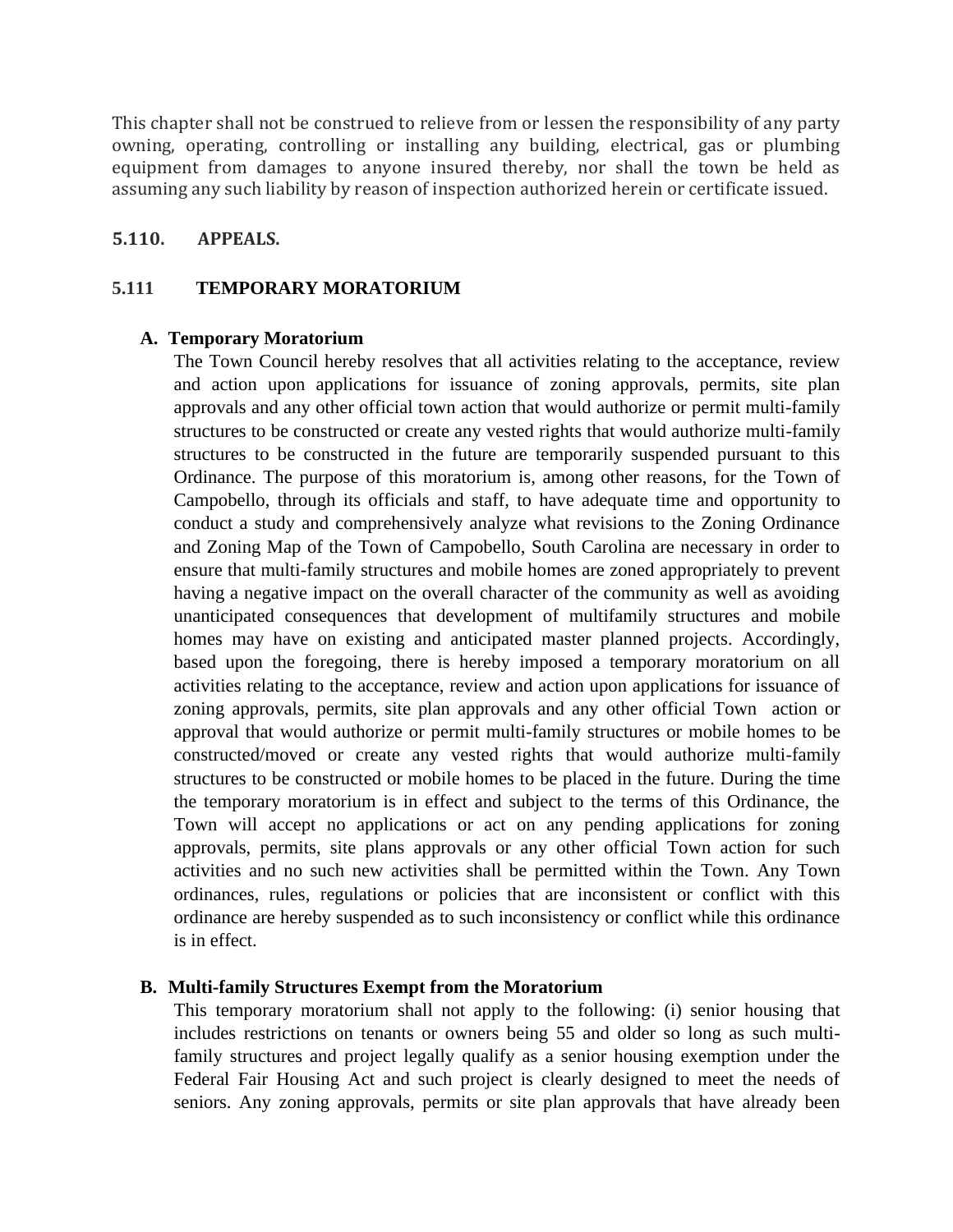approved, as long as the business and property are in compliance with all applicable local, county, state, and federal laws and are afforded vested rights status as described in "Section A" set forth above. Finally, for clarification, facilities such as assisted living facilities and nursing homes are not multi-family structures and are therefore not affected by this moratorium.

# **C. Time 1**

- 1. The temporary moratorium set forth in this Ordinance shall become effective upon ratification and shall terminate in three hundred sixty-five days (365) days after ratification. This provision regarding final adoption shall in no way adversely affect the enforceability, applicability and legality of the pending ordinance status which shall be fully effective upon first reading approval.
- 2. The Town Council may extend the temporary moratorium established in this Ordinance one (1) time for a period not to exceed ninety (90) days upon a finding by the Town Council that the problems giving rise to the need for the temporary moratorium established herein continue to exist and that reasonable progress is being made in carrying out a specific and prompt plan of action addressing concerns over apartment zoning, but that additional time is reasonably needed to adequately address the issues facing the Town.
- 3. Severability. If any section or portion of a section of this Ordinance proves to be invalid, unlawful, or unconstitutional, it shall not be held to invalidate or impair the validity, force, or effect of any other Section or part of this Ordinance.

# **ARTICLE II. UNSAFE BUILDINGS 5.201. LEGISLATIVE AUTHORITY**

This article is enacted pursuant to the authority of the 1976 South Carolina Code of Laws, Sections 5-7-80, 5-25-110 et seq. and 31-15-10 et seq, which provide for the adoption of ordinances to abate unsafe buildings at the local level to enhance the protection of public health and safety.

## **5.202. DEFINITIONS**

UNSAFE BUILDINGS are defined to include all structures which are unsafe or not provided with adequate egress, or which constitute a fire hazard or are otherwise dangerous to human life, or which in relation to existing use constitute a hazard to safety or health by reason of inadequate maintenance, dilapidation, obsolescence, or abandonment or other conditions rendering such buildings unsafe or unsanitary, dangerous or detrimental to the health, safety, morals or general welfare of the people of the Town of Campobello.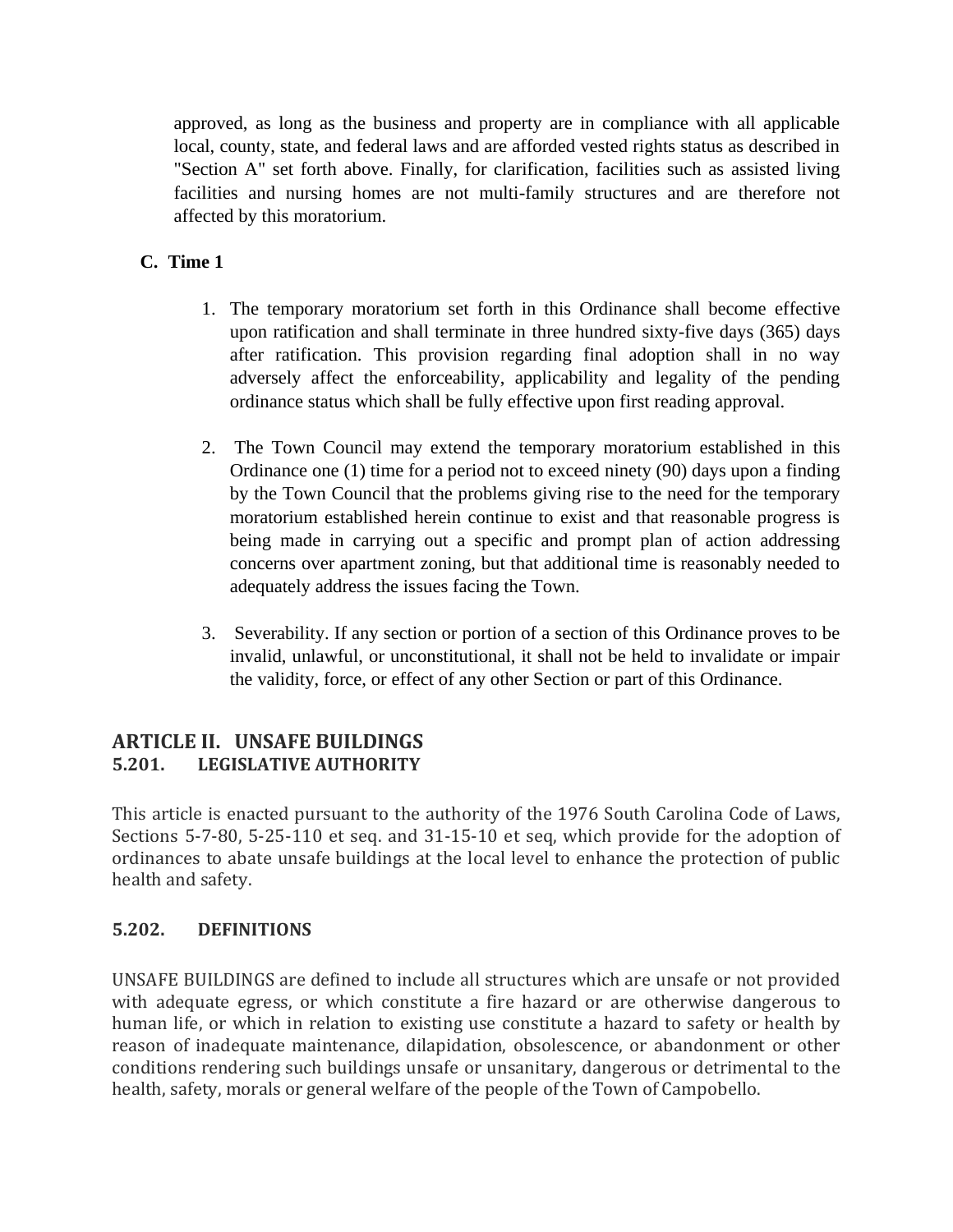## **5.203. FINDINGS**

- a. The Town Council finds that there exists with the Town of Campobello certain buildings and structures which are unsafe, dangerous or detrimental to the health, safety, morals or general welfare of the people of Campobello and that the owners of said buildings or structures should be notified of the defects therein and required to correct the deficiencies within a reasonable time.
- b. The Town Council further finds that the municipality may exercise its police powers to condemn, repair, close, demolish, or otherwise motivate the owner of any unsafe building or structure to correct the deficiencies therein in the manner provided herein or pursuant to the applicable provisions of state law.

## **5.204. PROCEDURES.**

All unsafe buildings or structures shall be corrected by repair, rehabilitation or demolition in accordance with the procedures set forth herein.

- 1. Whenever the Fire Chief, Police Chief or other designated town official (hereinafter referred to as "the designated town official") shall find any building or structure or portion thereof to be unsafe, as defined herein, he shall give the owner, agent or person in control of such building or structure written notice, stating the defects found to exist. The notice shall require the owner, within a reasonable time, to either complete specified repair or improvement, or to demolish and remove the building or structure or unsafe portion thereof. If necessary, such notice shall also require the building, structure or portion thereof to be vacated forthwith and not reoccupied until the specified repairs and improvements are completed, inspected and approved by the designated town official.
- 2. The designated official shall cause to be posted at each entrance to such building a notice as follows: 'THIS BUILDING IS UNSAFE AND ITS USE OR OCCUPANCY HAS BEEN PROHIBITED BY THE TOWN OF CAMPOBELLO." Such notice shall remain posted until the required repairs are made or demolition is completed.
- 3. It shall be unlawful for any person, firm or corporation or their agents to remove such notice without written permission of the designated town official or for any person to enter the building except for the purpose of making the required repairs or demolishing the building. If any person shall remove any notice which has been affixed to any building as set forth herein, he shall be guilty of a misdemeanor.
- 4. Any person, firm or corporation whether they be the owner, tenant or occupant of an unsafe building or structure who shall fail or refuse to comply with the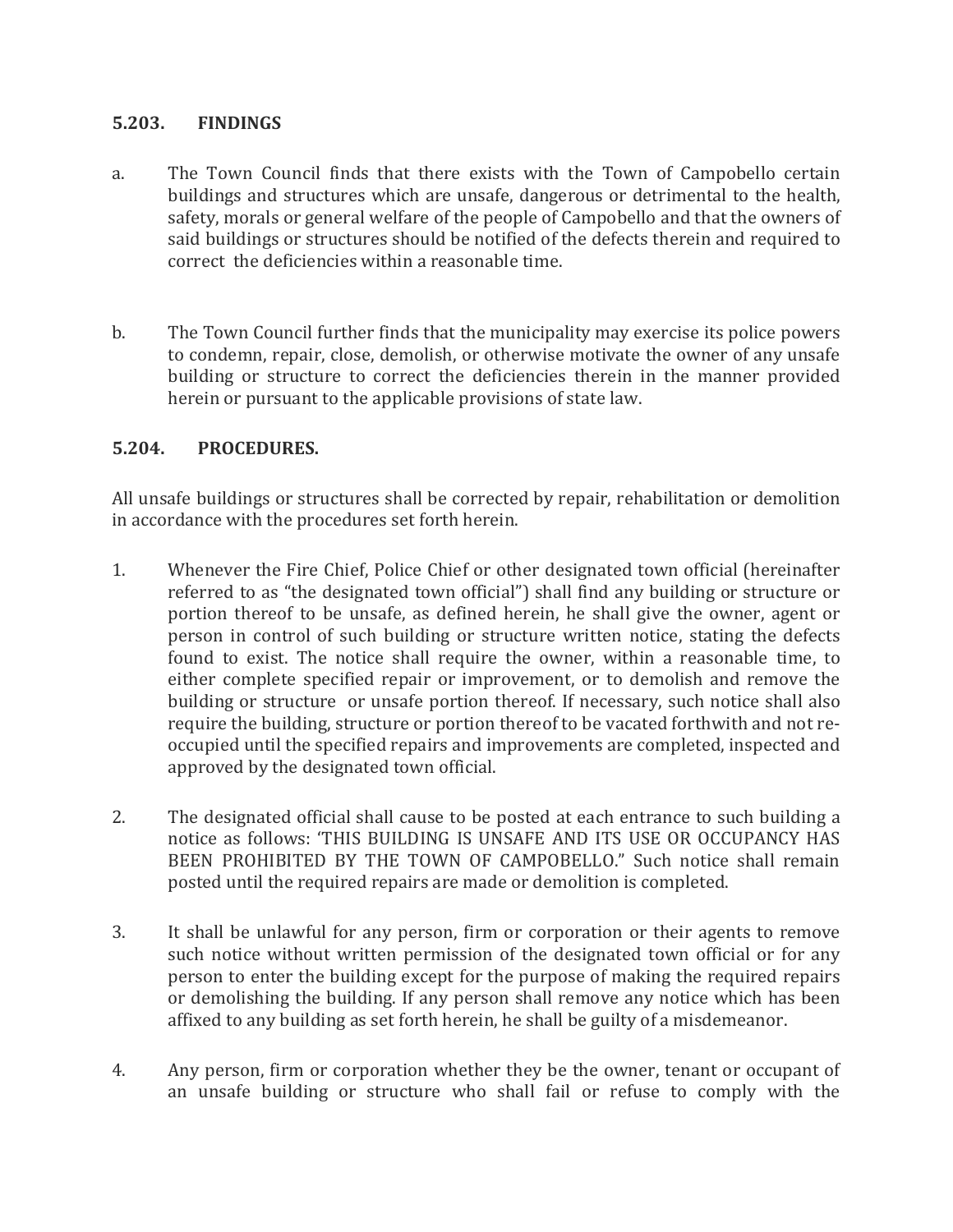provisions of this article, after notice, shall be deemed guilty of a misdemeanor for each day such building continues in such condition after notice.

- 5. Nothing in this article shall be construed to impair or limit in any way the power of the town to define and declare nuisances and to cause their removal or abatement by summary proceedings or otherwise.
- 6. The designated town official is authorized hereby to exercise such powers as may be necessary or convenient to affect the purposes and provisions of this article including but not limited to the following powers:
- (a) To investigate unsafe buildings or structures to determine which buildings or structures therein are in violation of this article
- (b) To enter upon premises for the purpose of making examinations; provided, however, such entries shall be made in such manner as to cause the least possible inconvenience to the persons in possession; and,
- (c) To appoint and fix the duties of any party deemed necessary to ensure the purposes of this article are accomplished.
- 7. If the unsafe conditions continue after the above remedial measures have been taken, the designated town official shall issue and caused to be served upon the owner and every mortgagee of record and all parties in interest a complaint seeking injunctive relief, mandamus, condemnation, removal, demolition or other appropriate proceedings to prevent, correct or abate any violation or any threatened violation of this article.
- 8. After notice and hearing by the appropriate court, should the city be authorized or should it elect to repair, alter, vacate, close, remove or demolish an unsafe building or structure, all costs associated therewith shall be a lien against the real property upon which such cost was incurred and shall be collectible in the same manner as municipal taxes.
- 9. If the town contracts with a third party not employed by the city to do the repair, removal or demolition work permitted by this article, the town shall solicit bids for the work in conformity with the procurement code of the town.

## **5.205. CUMULATIVE PROVISIONS.**

a. Nothing herein shall be construed to abrogate or impair the powers of the courts or any department of the town to enforce any provisions hereof or to prevent or punish violations thereof.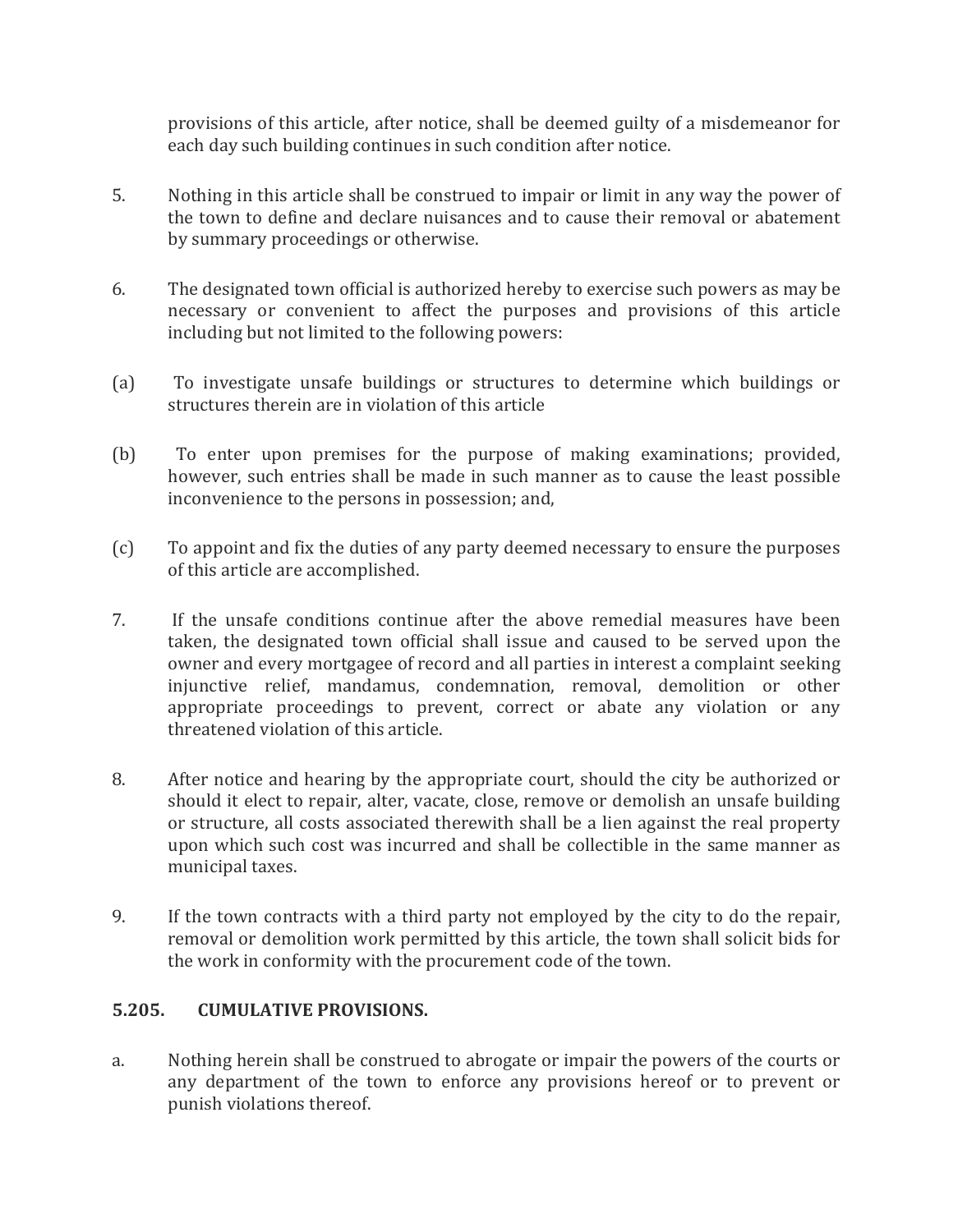b. The powers conferred by this article shall be in addition and supplemental to the powers conferred by any other law.

## **ARTICLE III. NUMBERS FOR BUILDINGS AND PROPERTY**

Editor's Note. The Town Council has an arrangement with Spartanburg County whereby the county assigns house numbers. This article has been added to give local direction in the enforcement of the provisions thereof.

This article derives from generally accepted municipal practices.

## **5.301. REQUIRED.**

- a. All buildings and properties located within the corporate limits shall be assigned a number, as designated by authorized officials of Spartanburg County.
- b. The owner, occupier or agent of each building and property shall place or cause to be placed upon each building and property owned or occupied by him the number assigned herein above as follows:
- (1) Numbers shall be a minimum of three (3) inches in height, shall be durable and clearly visible.
- (2) Numbers shall be placed conspicuously immediately above or to the side of the door facing the street so that the number can be plainly seen from the street. If the building is more than fifty (50) feet from the street, the number shall be placed near the walk, driveway or common entrance to the building upon a gatepost, fence, post, tree or other appropriate place so that the number can be plainly seen from the street.
- (3) If the building has a street-side mailbox, the number may be painted upon or affixed to the mailbox. It shall, as closely as possible, approximate the height of three (3) inches as space permits, provided it can be plainly seen from the street.
- c. It shall be the responsibility of the owner, occupier or agent of each existing or newly acquired or constructed building and property who does not know the number assigned to his building or property to obtain the number from authorized officials of Spartanburg County.

## **ARTICLE IV. MOBILE HOMES**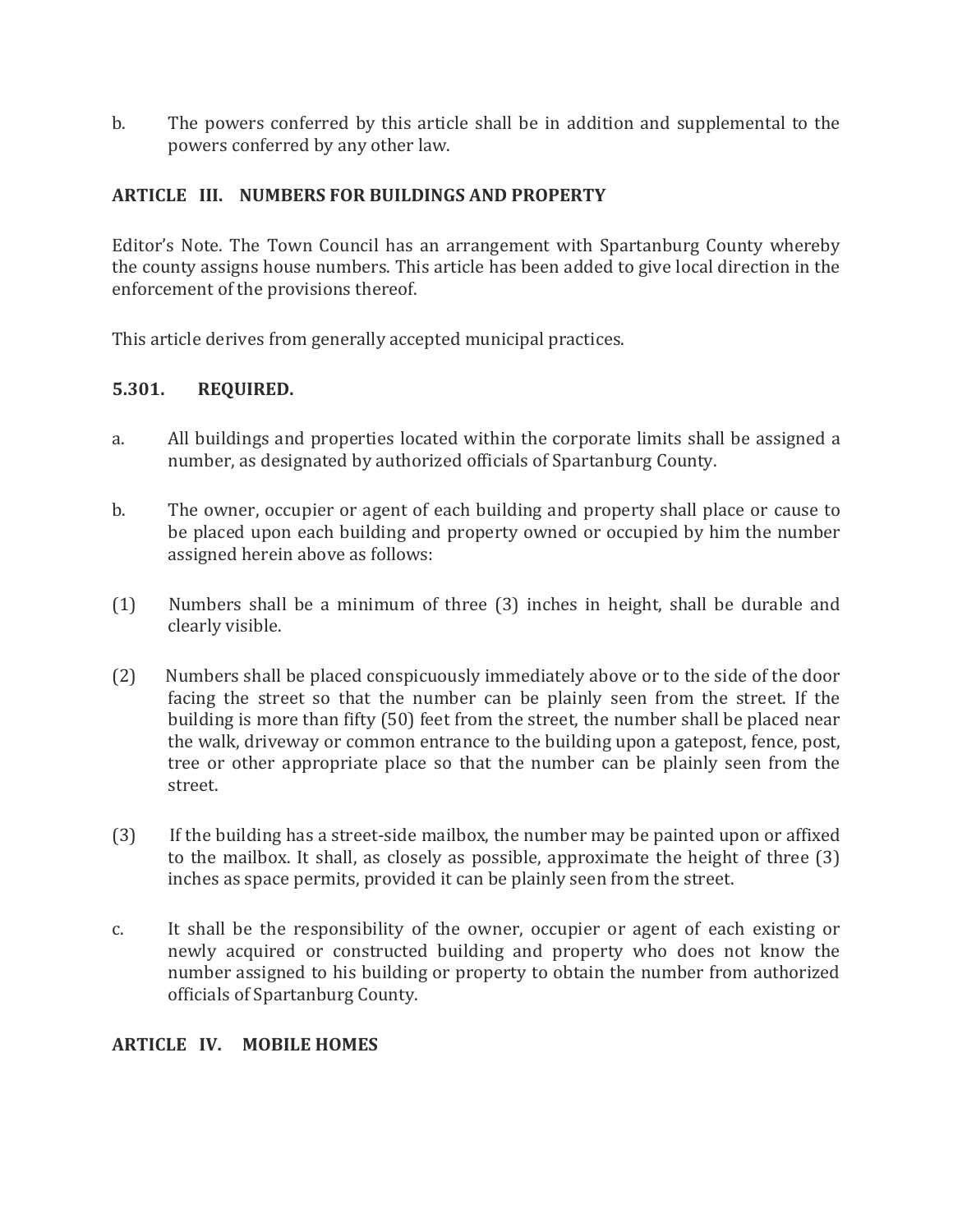Editor's Note. This article has been added by the editors, to provide for maintenance of mobile homes. Locations, density, etc. are controlled by Zoning Ordinances.

# **5.401. DEFINED.**

For purposes of this article, a mobile home is defined as a movable or portable dwelling on a chassis, designed without a permanent foundation and intended for year-round living. It may consist of two (2) or more separately towable components designed to be joined into one (1) integral unit capable of being again separated into the components for repeated towing.

## **5.402. CONDITIONS FOR LOCATION.**

No mobile home shall be placed upon any lot of land within the corporate limits unless the following conditions with respect to its placement are met:

- 1. In addition to the location requirements set forth herein above:
- (a) It shall be placed not nearer than twenty (25) feet from the front boundary, (10) feet from the side boundary, (25) feet from the rear boundary line of the lot upon which it is placed and not less than twenty (20) feet from any other structure or mobile home;
- (b) There shall be a separate water tap and water meter and a separate sewer tap for the connection of each mobile home;
- (c) A permit for the placement of such mobile home shall be first obtained from the Town Clerk. The permit shall be on such form as the Clerk shall prescribe and subject to such specifications as Council may, from time to time, direct.

## **ARTICLE V. FAIR HOUSING**

## **5.501. FAIR HOUSING. MONTH DESIGNATED.**

- a. The month of April is hereby designated and shall be set aside as Fair Housing Month.
- b. It is the intent of the Council that all citizens of Campobello be afforded the opportunity to obtain a decent, safe and sound living environment, regardless of race, disability, religion, color, creed and/or national origin; that every citizen be afforded the opportunity to select a home of his choice.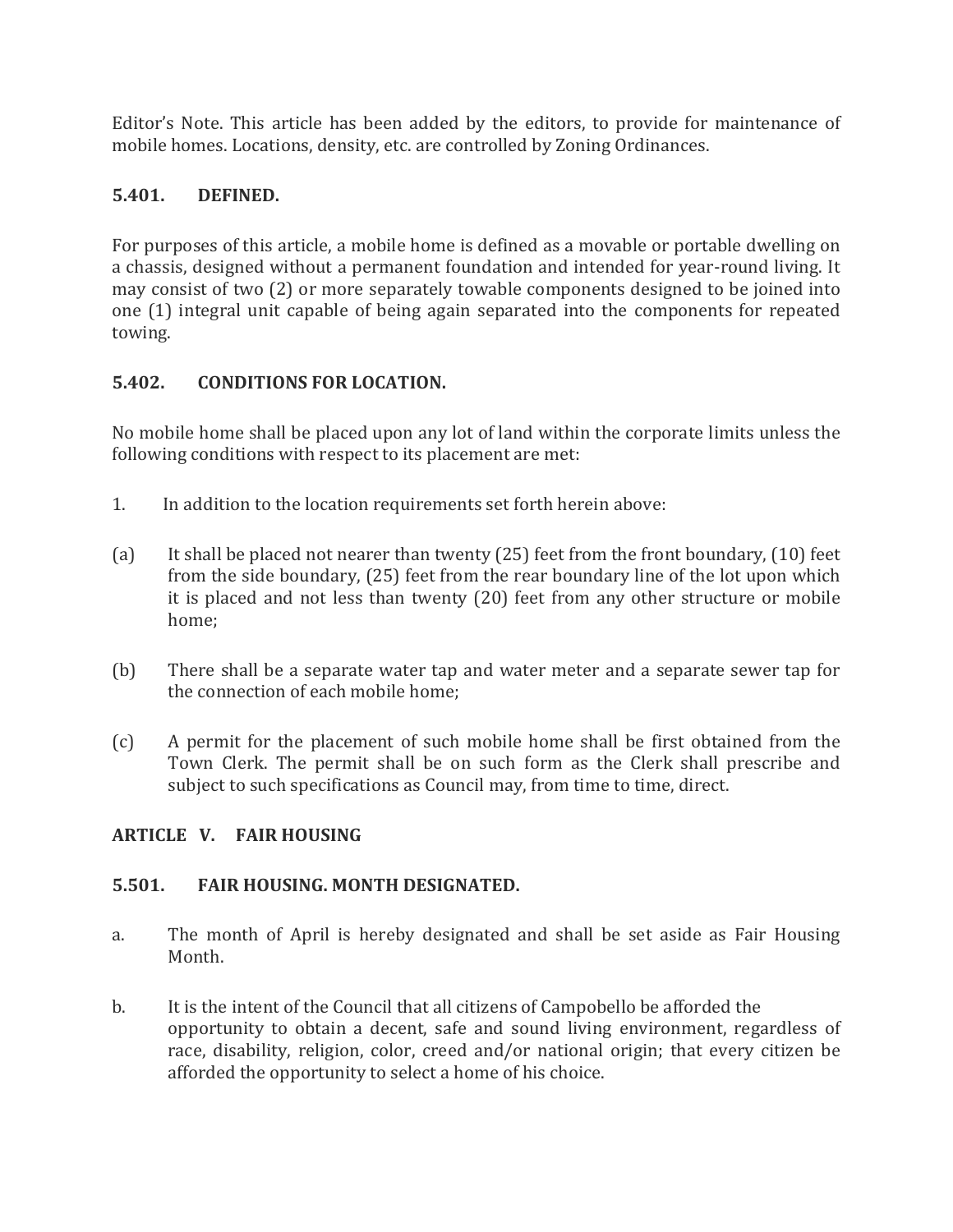(Editor's Note. The month of April has been set aside nationally to celebrate Fair Housing Month.)

## **ARTICLE VII. FLOOD DAMAGE PREVENTION**

Editor's Note. As authorized by §5-7-30 of the 1976 South Carolina Code of Laws, the Mayor and Council adopted a FLOOD DAMAGE PREVENTION ORDINANCE effective May 26 1981.

## **5.701. FLOOD DAMAGE PREVENTION ORDINANCE NOT REPEALED.**

The provisions of the Flood Damage Prevention Ordinance, as adopted, are not repealed by this Code of Ordinances, and the provisions thereof are made a part hereof and shall remain in effect until amended by the Council. Amended as follows as of May 1, 2003.

## **5.802 Annexation 9-26-03**

| STATE OF SOUTH CAROLINA | ANNEXATION ORDINANCE     |
|-------------------------|--------------------------|
| COUNTY OF SPARTANBURG   | Chapter 5, Article VIII. |
| TOWN OF CAMPOBELLO      | Section 5.802            |

An Ordinance accepting the petitions of the property of Doug & Mary Cross, Charner B. West, Dorothy A. West, Carroll L. & Martha H. Niblack, Dennis C. Johnson, Scott W. & Fran Ashbrook, Paul H. Lehner, Robert Bell, Tom Burnett, Douglas A. Evans, Kim N. Keith, and Danny V. & Reba C. Buckner into the Town of Campobello.

BE IT ORDERED BY THE MAYOR AND COUNCIL OF THE TOWN OF CAMPOBELLO, SOUTH CAROLINA, IN COUNCIL DULY ASSEMBLED.

- Section 1. The Town Council, after being presented by a petition for annexation Under section 5-3-150(3) of the Code of Laws of South Carolina, signed by all persons, with copies of a map attached thereto showing the area contiguous to the present Town limits, finds that all the legal requirements have been met for the Town Council to annex this area.
- Section 2. The following described property attached to this ordinance as (exhibit A) is hereby annexed to and incorporated in, as part of the Town of Campobello Incorporated Limits.
- Section 3. The Town Clerk is directed to take all steps to file copies of map and this Ordinance with all necessary parties to comply with the existing laws of this State and these United States.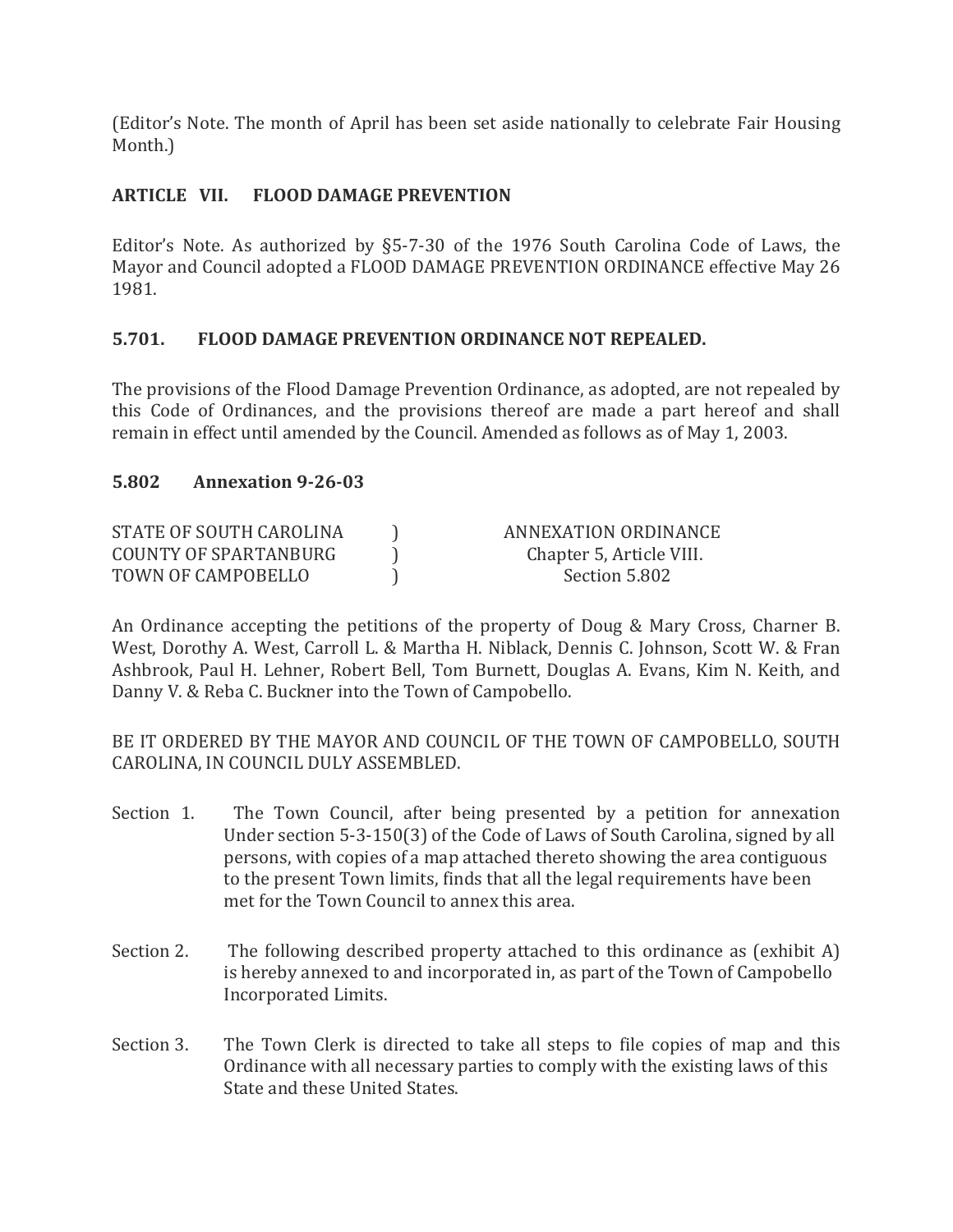- Section 4. Temporary Zoning is GBD/UNDEVELOPED.
- Section 5. All or part of the road that is shaded in on the block map herein annexed into the Town of Campobello. The roads are Horton Road, John High Road, Atkins Drive, Old Asheville Highway, and Asheville Highway.

#### **Ordinance 5.802 Exhibit A**

Property names, addresses, and Tax ID numbers for properties annexed into the Town of Campobello by Annexation Ordinance 5.802 on September 26, 2003:

> Scott W. & Fran Ashbrook 10 Ft. Property depth at Old Asheville. Old Asheville Highway Front of property along length of Old Asheville Hwy. TAX MAP NO. 1 20-00 019.05

> > Dennis C. Johnson 10 Ft property depth along 510 Old Asheville Highway power line side of property Extending down from railroad To Old Asheville Hwy. And Then along entire front of Property 1 20-00 019.01

 Paul H. Lehner/The LSC Ltd. 10 Ft. property depth along Old Asheville Highway the railroad right of way Continuing the entire width Of property adjoining the Railroad. 1 20-00 019.4

> Dorothy A. & Charmer B. West Entire Property Old Asheville Highway 1 14-00 125.03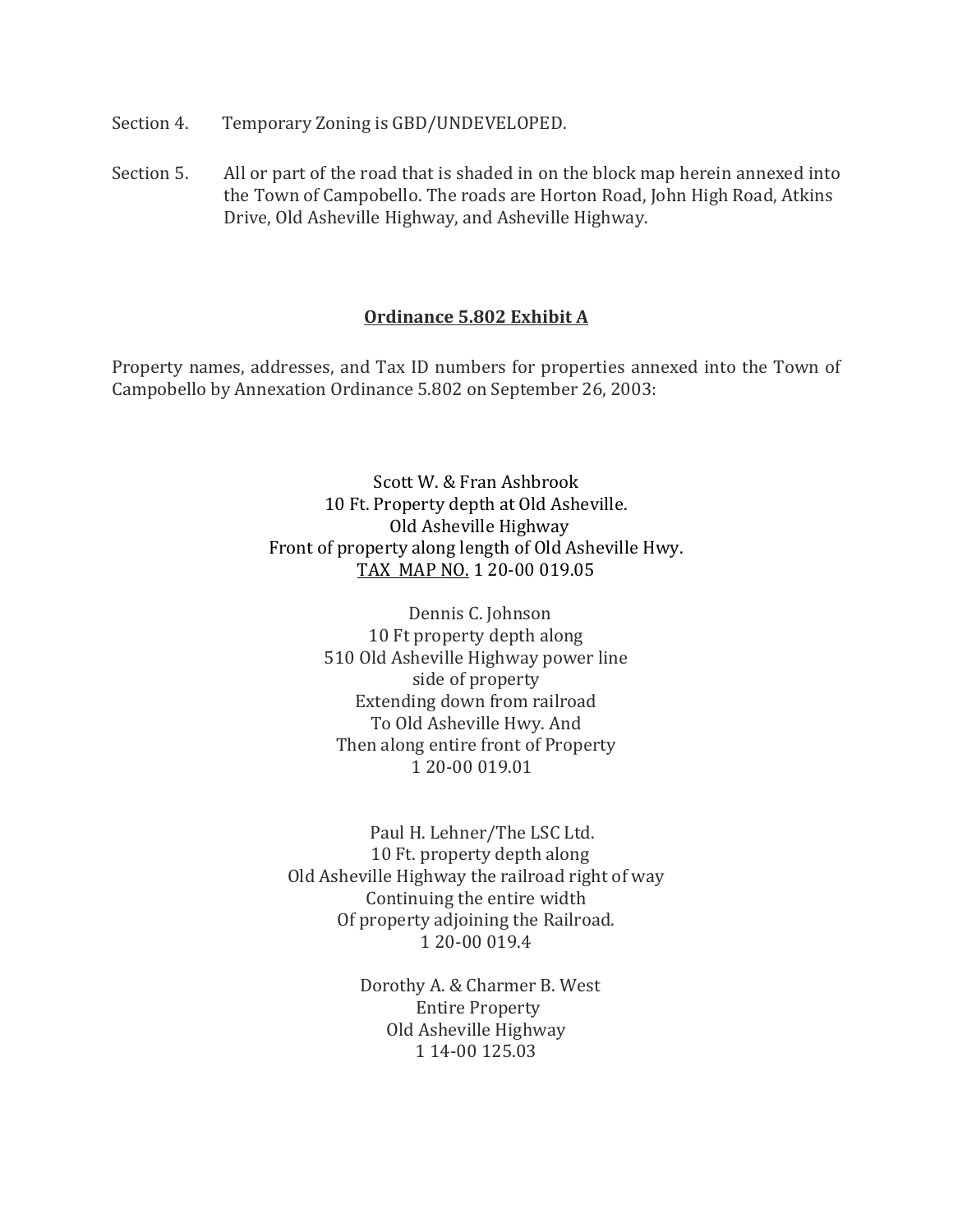Dorothy A. West Entire Property 50 Atkins Drive 1 14-00 125.08

 Dorothy A. & Charmer B. West Entire Property Ashville Highway 1 14-00 039.01

Dorothy A. West Entire Property 18975 Asheville Highway 1 14-00 129.00

Dorothy A. & Charmer B. West Entire Property Asheville Highway 1 14-00 130.00

Dorothy A. & Charmer B. West Entire Property John High Road 1 14-00 131.00

Doug & Mary Cross 10 ft. property depth 18825 Asheville Highway Extending full width Of frontage on Asheville Highway 1 14-00 153.00

Jackson Properties, Inc. Entire Property By/Douglas Evans & Kim Keith 380 Old Asheville Highway 1 20-00 19.03

> Robert Bell Entire Property 130 Pointe Drive 1 20-00 110.00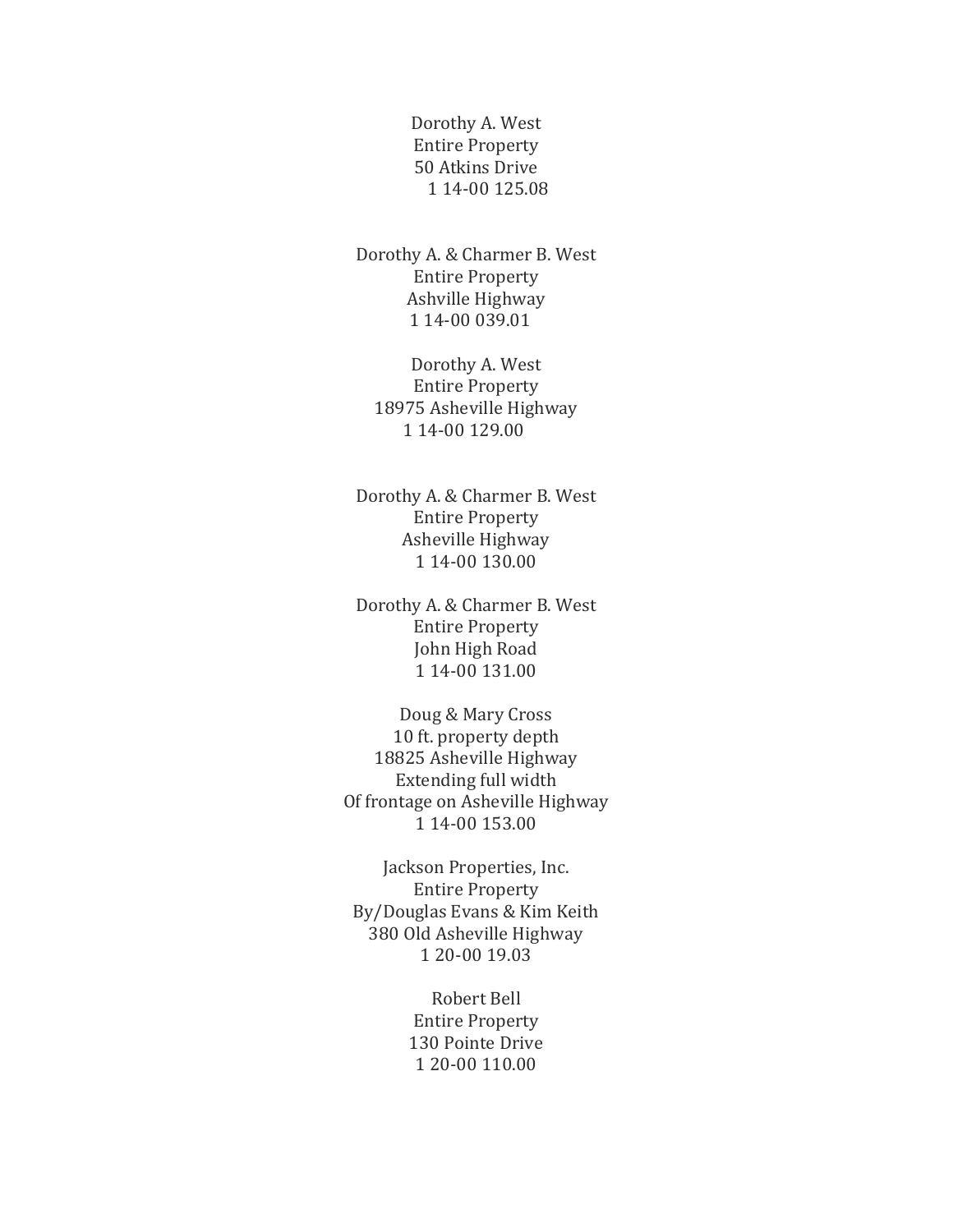Danny V. & Reba C. Buckner Entire Property 499 Little Acres Drive 1 21-09 001.00

CAL-FLO LLC. 10 ft. property depth By/Tom Burnett Along the entire width Asheville Highway Adjoining Asheville Hwy. 1 14-00 125.02

Carroll L. Niblack Entire Property 18875 Asheville Highway 1 14-00 148.00 Carroll L. & Martha J. Niblack Entire Property 18874 Asheville Highway 1 14-00 154.00

Marion C. & M.J. Harrison Niblack Entire Property 18845 Asheville Highway 1 14-00 152.00

#### **5.803 Annexation 10-15-03**

| STATE OF SOUTH CAROLINA | ANNEXATION ORDINANCE     |
|-------------------------|--------------------------|
| COUNTY OF SPARTANBURG   | Chapter 5, Article VIII. |
| TOWN OF CAMPOBELLO      | Section 5.803            |

An Ordinance accepting the petitions of the property of Paul H. Lehner, Kathy C. West, Myrtle K. Horton, and J.D. & Emma Jean Wells into the Town of Campobello.

BE IT ORDERED BY THE MAYOR AND COUNCIL OF THE TOWN OF CAMPOBELLO, SOUTH CAROLINA, IN COUNCIL DULY ASSEMBLED.

Section 1. The Town Council, after being presented by a petition for annexation Under section 5-3-150(3) of the Code of Laws of South Carolina, signed by all persons, with copies of a map attached thereto showing the area contiguous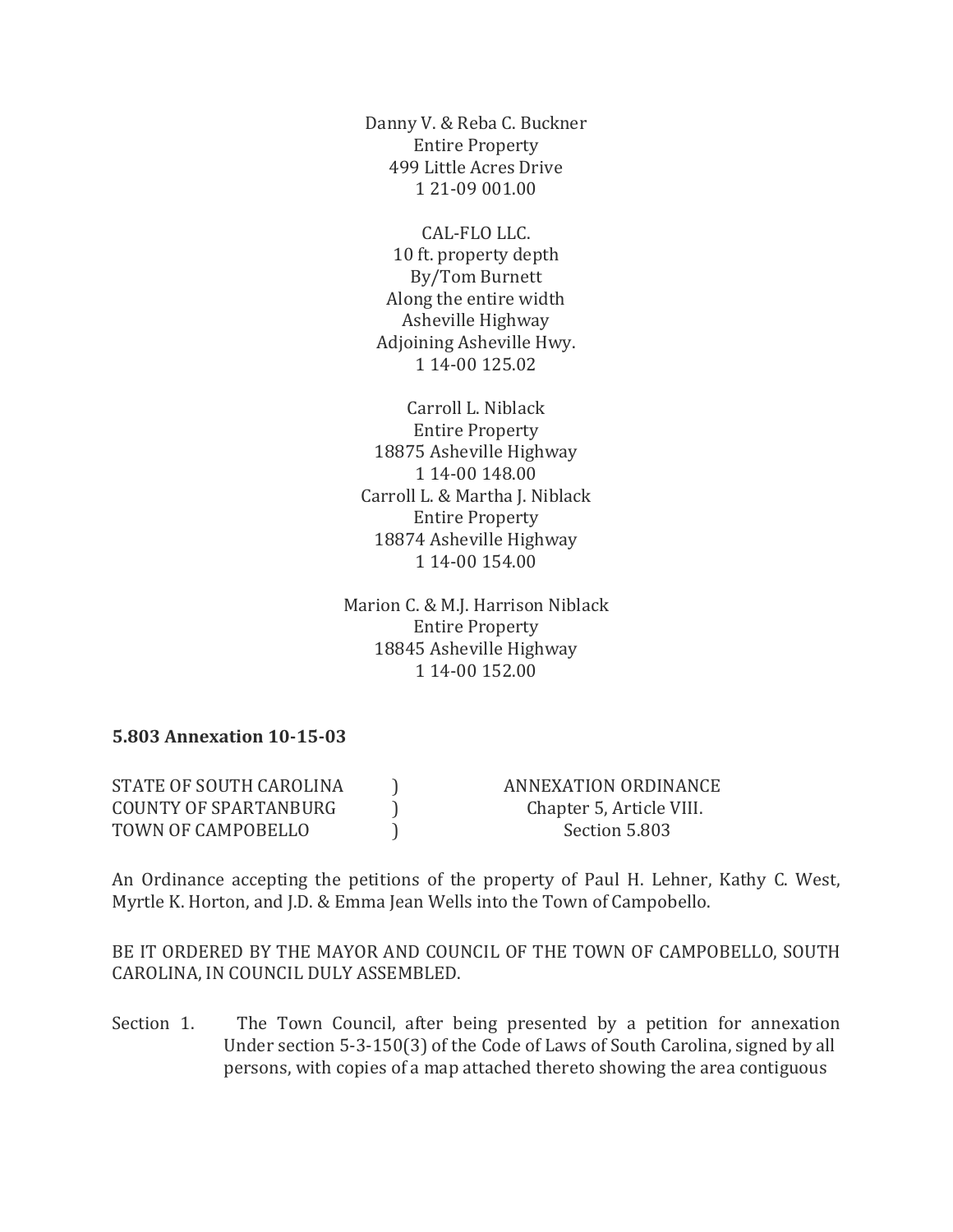to the present Town limits, finds that all the legal requirements have been met for the Town Council to annex this area.

- Section 2. The following described property attached to this ordinance as (exhibit A) is hereby annexed to and incorporated in, as part of the Town of Campobello Incorporated Limits.
- Section 3. The Town Clerk is directed to take all steps to file copies of map and this Ordinance with all necessary parties to comply with the existing laws of this State and these United States.
- Section 4. Temporary Zoning is GBD/UNDEVELOPED.
- Section 5. All or part of the road that is shaded in on the block map herein annexed into the Town of Campobello. The roads are Horton Road, Redland Road and Asheville Highway.

## **Annexation Ordinance 5.804 12/1/03**

| STATE OF SOUTH CAROLINA | ANNEXATION ORDINANCE     |
|-------------------------|--------------------------|
| COUNTY OF SPARTANBURG   | Chapter 5, Article VIII. |
| TOWN OF CAMPOBELLO      | Section 5.804            |

An Ordinance accepting the petitions of the property of Joseph and Kerryn Von Zabern, and Freida A. Belk into the Town of Campobello.

BE IT ORDERED BY THE MAYOR AND COUNCIL OF THE TOWN OF CAMPOBELLO, SOUTH CAROLINA, IN COUNCIL DULY ASSEMBLED.

- Section 1. The Town Council, after being presented by a petition for annexation Under section 5-3-150(3) of the Code of Laws of South Carolina, signed by all persons, with copies of a map attached thereto showing the area contiguous to the present Town limits, finds that all the legal requirements have been met for the Town Council to annex this area.
- Section 2. The following described property attached to this ordinance as (exhibit A) is hereby annexed to and incorporated in, as part of the Town of Campobello Incorporated Limits.
- Section 3. The Town Clerk is directed to take all steps to file copies of map and this Ordinance with all necessary parties to comply with the existing laws of this State and these United States.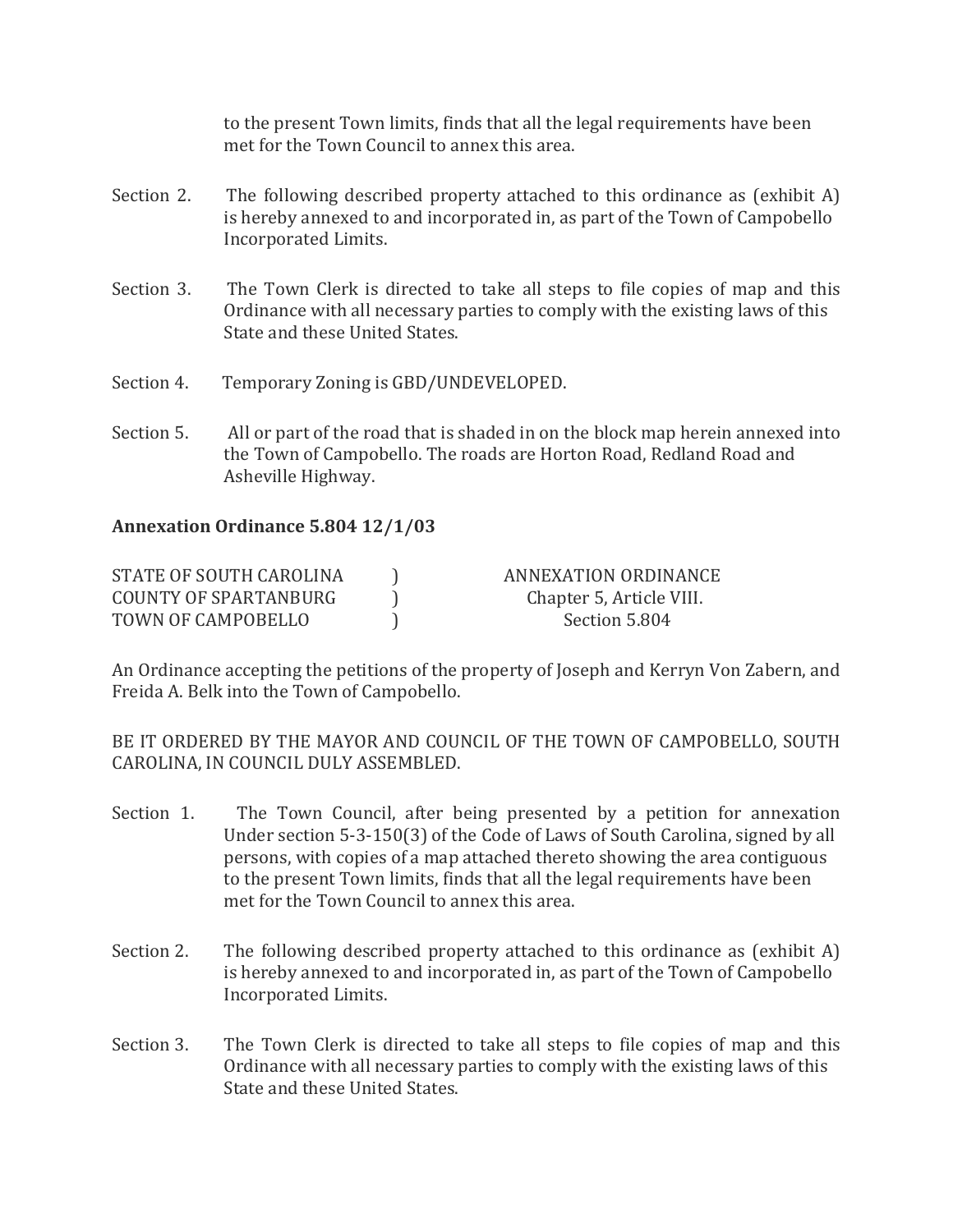- Section 4. Temporary Zoning is Residential and/or Undeveloped.
- Section 5. All or part of the road that is shaded in on the block map herein annexed into the Town of Campobello. Asheville Highway, Old Asheville Highway and Buena Vista Drive.

#### **Annexation Ordinance 5.805 10/18/04**

| STATE OF SOUTH CAROLINA | ANNEXATION ORDINANCE     |
|-------------------------|--------------------------|
| COUNTY OF SPARTANBURG   | Chapter 5, Article VIII. |
| TOWN OF CAMPOBELLO      | Section 5.805            |

Whereas, a proper petition has been filed with the Town of Campobello by at least 75 percent of the freeholders owning at least 75 percent of the assessed value of the contiguous property hereinafter described petitioning for annexation of the property to the Town of Campobello under the provisions of S.C. Code 5-3-150(1) and Whereas, it appears to Council that annexation would be in the best interest of the property owners and the Town of Campobello; and Whereas, notice and public hearing requirements of S.C. Code 5- 3-150(1) have been complied with;

NOW, THEREFORE, BE IT ORDERED BY THE MAYOR AND COUNCIL OF THE TOWN OF CAMPOBELLO, SOUTH CAROLINA, IN COUNCIL DULY ASSEMBLED, THAT THE PROPERTY HEREIN DESCRIBED (Exhibit A) IS HEREBY ANNEXED TO AND BECOMES A PART OF THE TOWN OF CAMPOBELLO EFFECTIVE OCTOBER 18, 2004.

- Section 1. The Town Council, after being presented by a petition for annexation Under section 5-3-150(3) of the Code of Laws of South Carolina, signed by all persons, with copies of a map attached thereto showing the area contiguous to the present Town limits, finds that all the legal requirements have been met for the Town Council to annex this area.
- Section 2. The following described property attached to this ordinance as (exhibit A) is hereby annexed to and incorporated in, as part of the Town of Campobello Incorporated Limits.
- Section 3. The Town Clerk is directed to take all steps to file copies of map and this Ordinance with all necessary parties to comply with the existing laws of this State and these United States.
- Section 4. Zoning is Commercial and/or Residential.
- Section 5. All or part of the road that is shaded in on the block map herein annexed into the Town of Campobello. Asheville Highway and James Road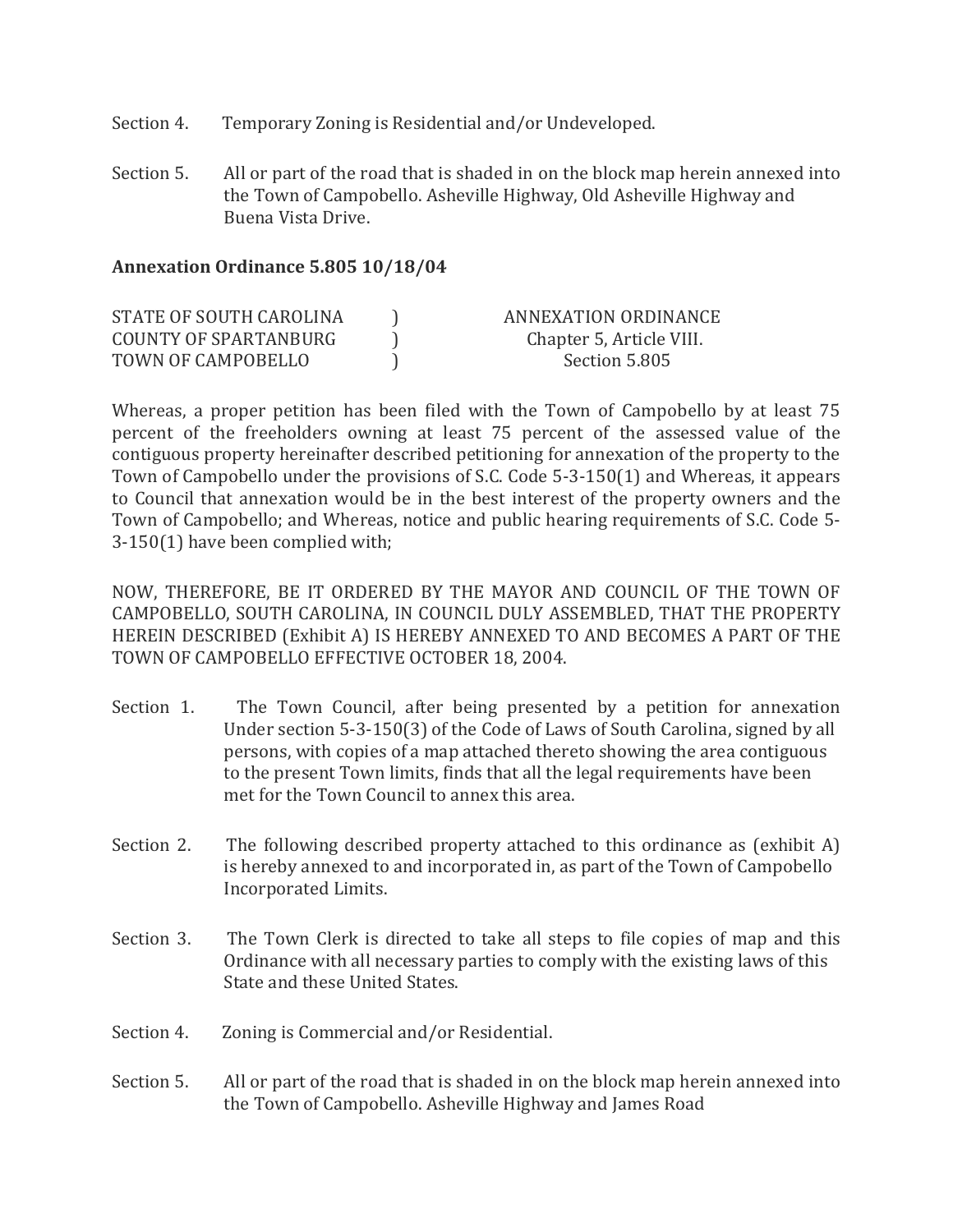#### **Ordinance 5.805 Exhibit A**

Annexation Ordinance by 75 Percent Petition Method 5.805

10 Foot Depth of Property along entire length Adjacent to Asheville Highway Tax Map # 1-20-00-019.00 Hendricks & Smith

Lot 24, River Farms Sub Div. – Entire 7.38 acres Tax Map # 1-20-00-067.00 **Hawkins** 

Lot 25, 10 Foot Depth of Property along entire length Adjacent to Asheville Highway Tax Map # 1-20-00-068.00 Donald Smith

Lot 20, River Farms Sub-Div. – Entire 3.48 acres James Road Tax Map # 1-20-00-063.00 Burchfield

Lot 23, River Farms Sub-Div. – Entire 1.60 acres Asheville Highway Tax Map # 1—20-00-066.00 Burchfield

Lot 21, River Farms Sub-Div. – 10 Foot Depth of Property along entire length Adjacent to James Road Tax Map # 1-20-00-064.00 Turner

Lot 22, River Farms Sub-Div.- 10 Foot Depth of Property along entire length Adjacent to Asheville Highway Tax Map # 1-20-00-065.00 Turner

Lot 15, River Farms Sub-Div. – 10 Foot Depth of Property along entire length Adjacent to James Road Tax Map # 1-14-00-157.00 Cross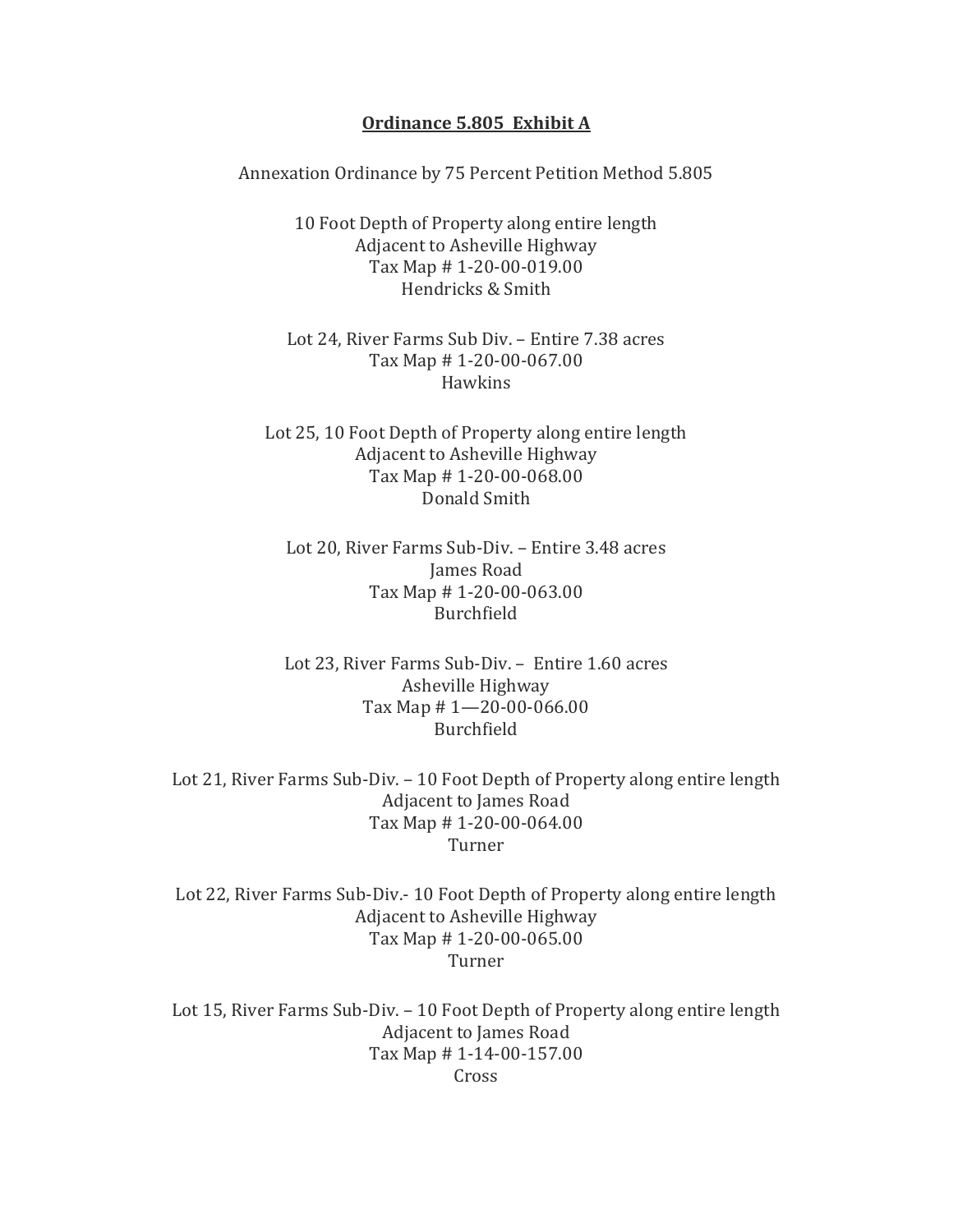#### Lot 11 & PO 9, River Farms Sub-Div. – 10 Foot Depth of Property along entire length Adjacent to Asheville Highway Tax Map # 1-14-00-153.00

Cross Roads to be included will be Asheville Highway (already approved and patrolled in jurisdiction of the Campobello Police Department) and all of James Road.

## **Annexation Ordinance 5.806 6/6/05**

| STATE OF SOUTH CAROLINA | ANNEXATION ORDINANCE     |
|-------------------------|--------------------------|
| COUNTY OF SPARTANBURG   | Chapter 5, Article VIII. |
| TOWN OF CAMPOBELLO      | Section 5.806            |

An Ordinance accepting the petitions of the property of Yogesh and Rekha Patel, and Manning L. and Eleanor C. Williams into the Town of Campobello.

BE IT ORDERED BY THE MAYOR AND COUNCIL OF THE TOWN OF CAMPOBELLO, SOUTH CAROLINA, IN COUNCIL DULY ASSEMBLED.

- Section 1. The Town Council, after being presented by a petition for annexation Under section 5-3-150(3) of the Code of Laws of South Carolina, signed by all persons, with copies of a map attached thereto showing the area contiguous to the present Town limits, finds that all the legal requirements have been met for the Town Council to annex this area.
- Section 2. The following described property attached to this ordinance as (exhibit A) is hereby annexed to and incorporated in, as part of the Town of Campobello Incorporated Limits.
- Section 3. The Town Clerk is directed to take all steps to file copies of map and this Ordinance with all necessary parties to comply with the existing laws of this State and these United States.
- Section 4. Temporary Zoning is Commercial and/or Undeveloped.
- Section 5. All or part of the road that is shaded in on the block map herein annexed into the Town of Campobello. Highway 357 adjacent to Williams property for a total distance of 1,913 feet.

## **Ordinance 5.806 Exhibit A**

Annexation Ordinance by 100 Percent Petition Method 5.806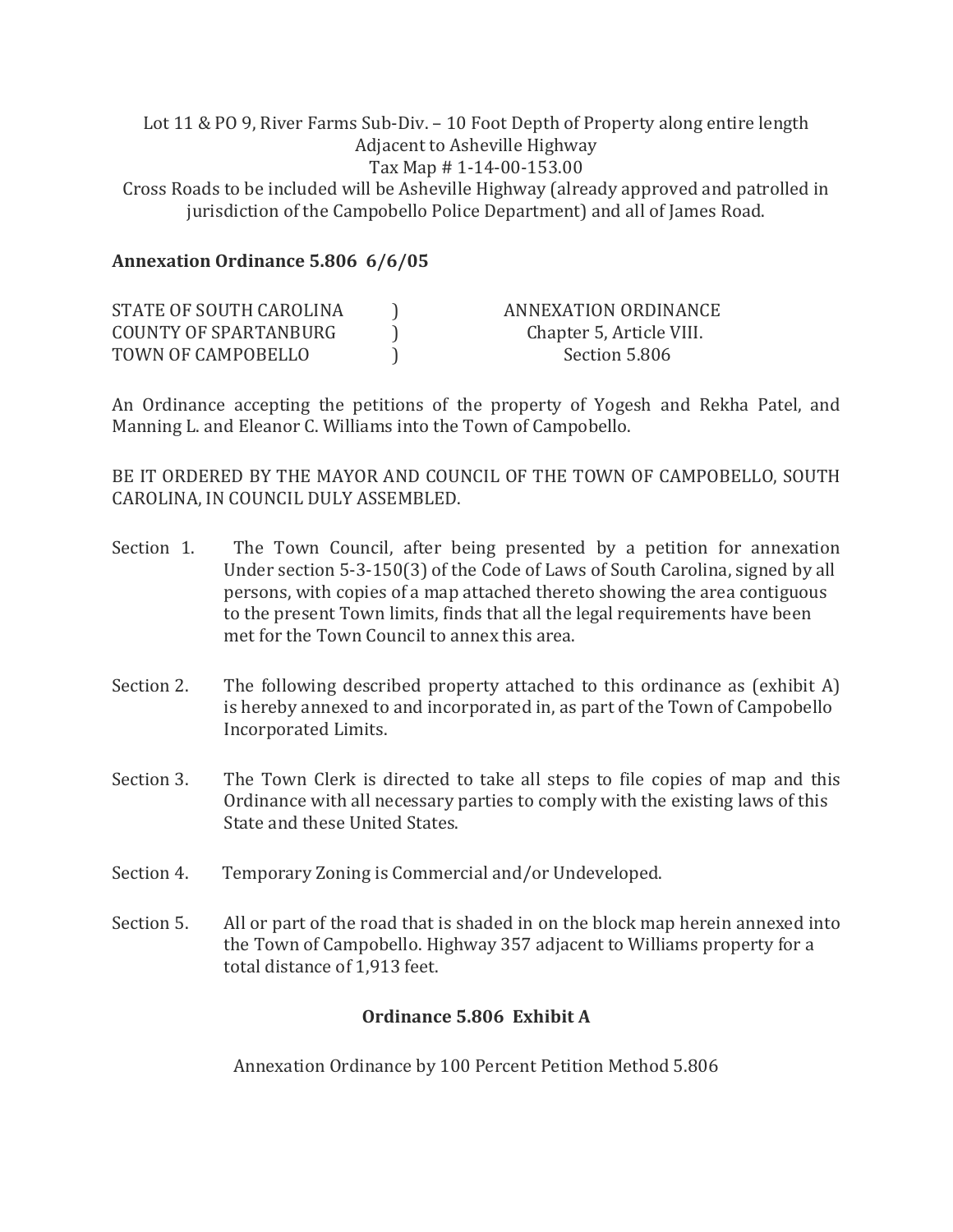8124 Highway 357 10 Foot Depth of Property along entire length Adjacent to Highway 357; Beginning at the NW corner of property and running 612 feet East to the NE corner of property. Tax Map # 1-26-00-067 Manning L. & Eleanor C. Williams

8141 Highway 357 10 Foot Depth of Property along entire length Adjacent to Highway 357; Beginning at the SW corner of property and running 1301 feet East to the SE corner of property. Tax Map # 1-26-00-058 Manning L. & Eleanor C. Williams

16400 Asheville Highway Entire property consisting of 1.02 acres and retail structure Tax Map #1-27-05-007.00 Yogesh & Rekha Patel

Roads to be included will be Asheville Highway (already approved and patrolled in jurisdiction of the Campobello Police Department) and 1,913 Feet on Highway 357 from current town limits.

## **Annexation Ordinance 5.807 6/17/05**

| STATE OF SOUTH CAROLINA | ANNEXATION ORDINANCE     |
|-------------------------|--------------------------|
| COUNTY OF SPARTANBURG   | Chapter 5, Article VIII. |
| TOWN OF CAMPOBELLO      | Section 5.807            |

An Ordinance accepting the petitions of the property of Bobby & Eleanor Henderson, John & Caroline Rollins, Jr, Margie Davis and Ginger Davis into the Town of Campobello.

BE IT ORDERED BY THE MAYOR AND COUNCIL OF THE TOWN OF CAMPOBELLO, SOUTH CAROLINA, IN COUNCIL DULY ASSEMBLED.

Section 1. The Town Council, after being presented by a petition for annexation Under section 5-3-150(3) of the Code of Laws of South Carolina, signed by all persons, with copies of a map attached thereto showing the area contiguous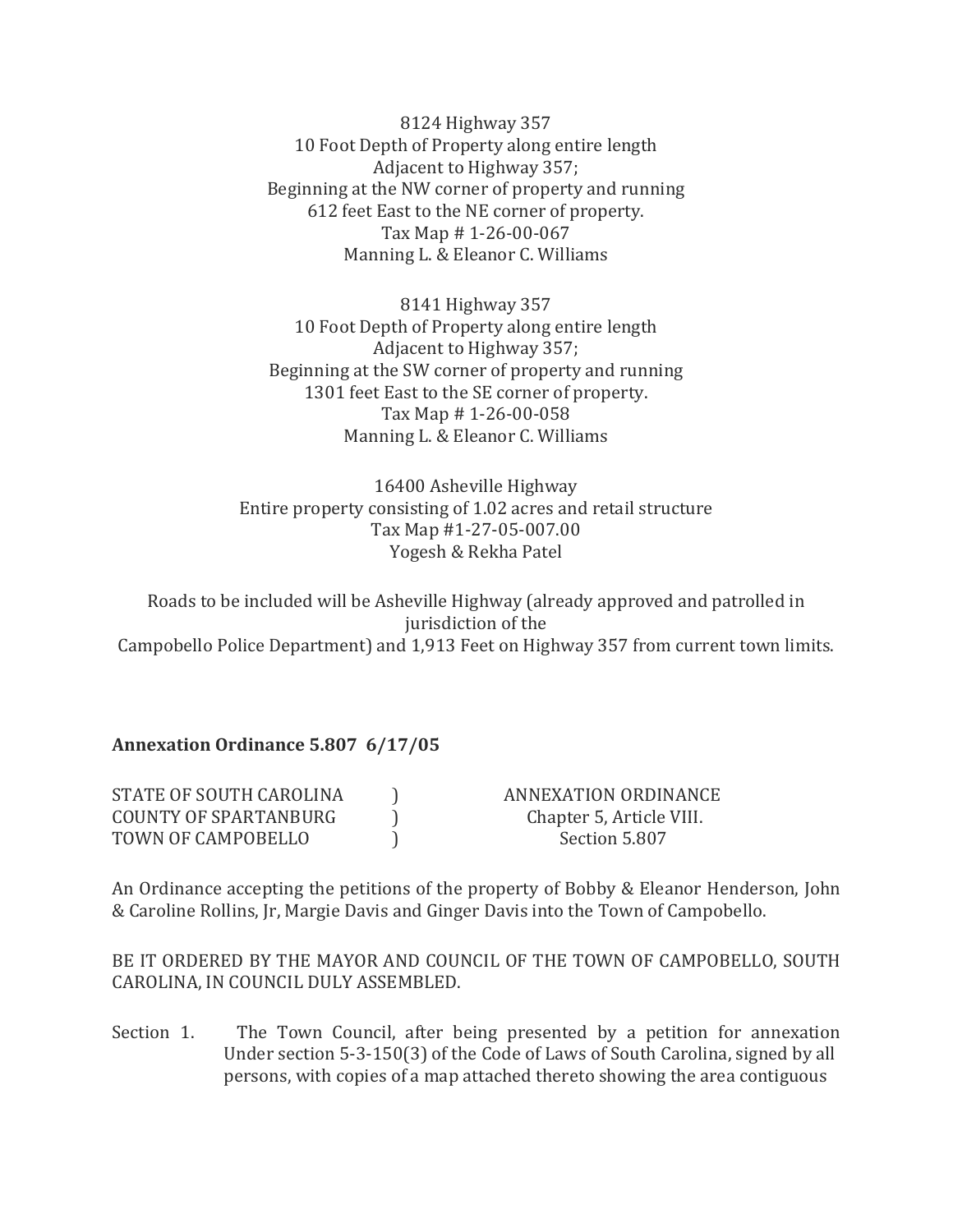to the present Town limits, finds that all the legal requirements have been met for the Town Council to annex this area.

- Section 2. The following described property attached to this ordinance as (exhibit A) is hereby annexed to and incorporated in, as part of the Town of Campobello Incorporated Limits.
- Section 3. The Town Clerk is directed to take all steps to file copies of map and this Ordinance with all necessary parties to comply with the existing laws of this State and these United States.
- Section 4. Temporary Zoning is Residential and/or Undeveloped.
- Section 5. All or part of the road that is shaded in on the block map herein shall be annexed into the Town of Campobello. Highway 357 from the existing town limits sign south to the intersection of Highway 357 and Motlow Creek Road; from Motlow Creek Road west to the intersection of Motlow Creek Road and Underwood Road; and from Underwood Road/Motlow Creek Road intersection going northeast for a distance of 630 feet.

## **Annexation Ordinance 5.807**

## Exhibit A

Annexation Ordinance by 100 Percent Petition Method 5.807

8141 Highway 357 Property Description: N SIDE SC 357 E OF RD 886 Ten (10) foot only depth of property extending along entire length of property adjacent to Highway 357 and extending to the end at the sw corner. Tax Map # 1-26-00-061.00 Bobby Earl & Eleanor Henderson

150 Motlow Creek Road Property Description: TRACT II PERRY L. BOGGS JR SURVEY P/B 74-125 Entire plot of property (11.57 acres) and residence as described Tax Map # 1-26-00-062.00 John M. & Caroline Rollins, Jr.

O Motlow Creek Road Property Description: N SIDE MOTLOW CREEK ROAD E OF RD 886 PB 110-708 PB 74-125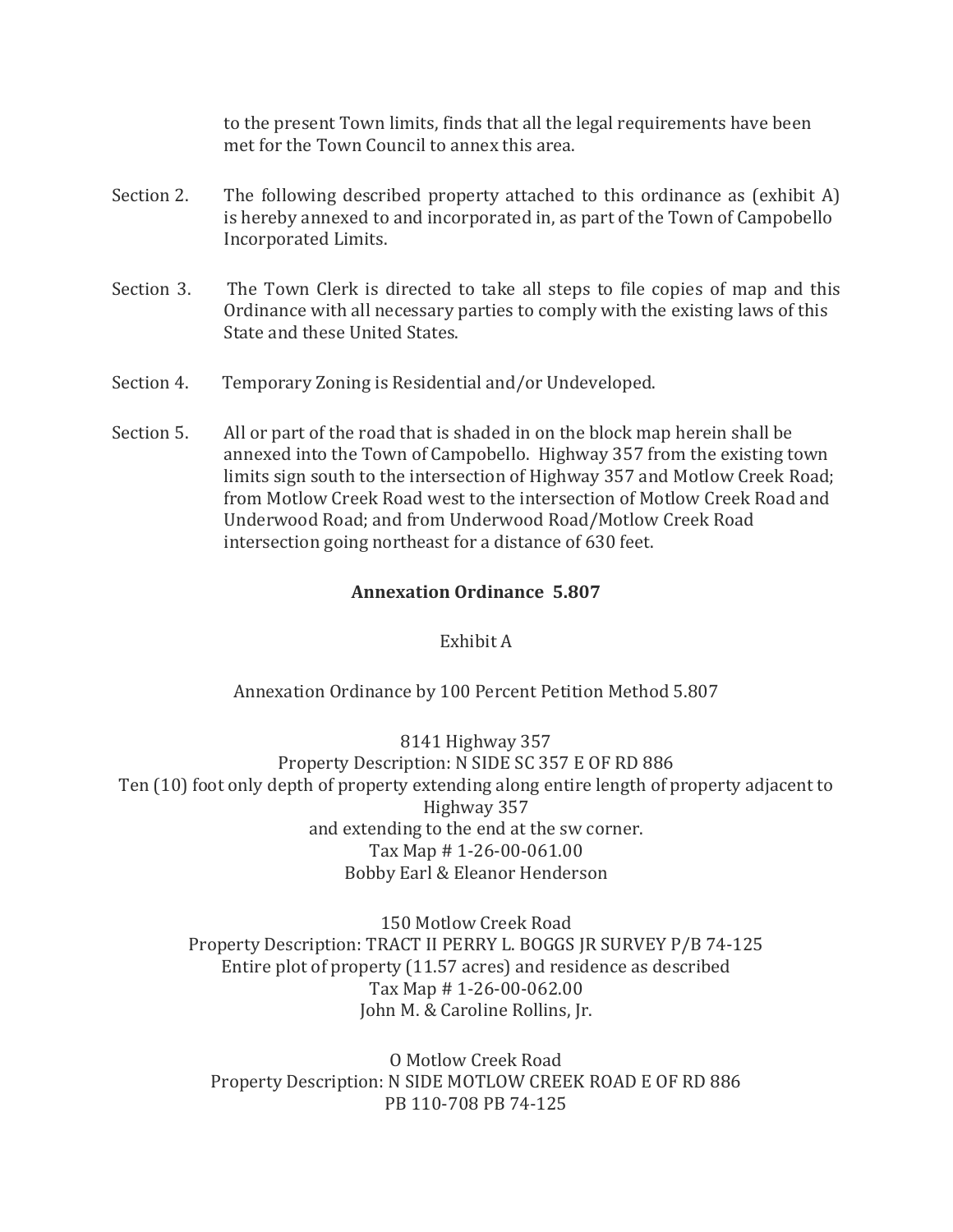Entire property consisting of 5.80 acres (undeveloped) Tax Map #1-26-00-062.01 John M. & Caroline Rollins, Jr.

380 Motlow Creek Road Property Description: N SIDE MOTLOW CREEK ROAD E OF RD 886 PB 110-727 A Ten (10) foot only depth of property adjacent to Motlow Creek Road running West 470 feet towards the East side of the property. And beginning at the SE corner at Motlow Creek Road and Underwood Road ten (10 foot only depth of property from the SE corner 630 feet adjacent to Underwood Road. Tax Map # 1-26-00-062.02 Troy H. & Margie M. Davis

480 Motlow Creek Road Property Description: LOT D L A GRIER JR PROP P/B 78 1 83 A Ten (10) foot only depth of property adjacent with Motlow Creek Road and extending 480 feet, the full width of property. Tax Map #1-26-00-005.01 Ginger Davis

Roads to be included will be Highway 357 extended from current town limits to the intersection of Highway 357 and Motlow Creek Road. Motlow from intersection with Highway 357 to intersection of Underwood Road. Underwood Road from intersection with Motlow Creek Road for a distance of 630 feet.

#### **Annexation Ordinance 5.808 10/3/05**

| STATE OF SOUTH CAROLINA | ANNEXATION ORDINANCE     |
|-------------------------|--------------------------|
| COUNTY OF SPARTANBURG   | Chapter 5, Article VIII. |
| TOWN OF CAMPOBELLO      | Section 5.808            |

An Ordinance accepting the petition of the property of Thomas E. Hendricks and Brandon C. Smith into the Town of Campobello.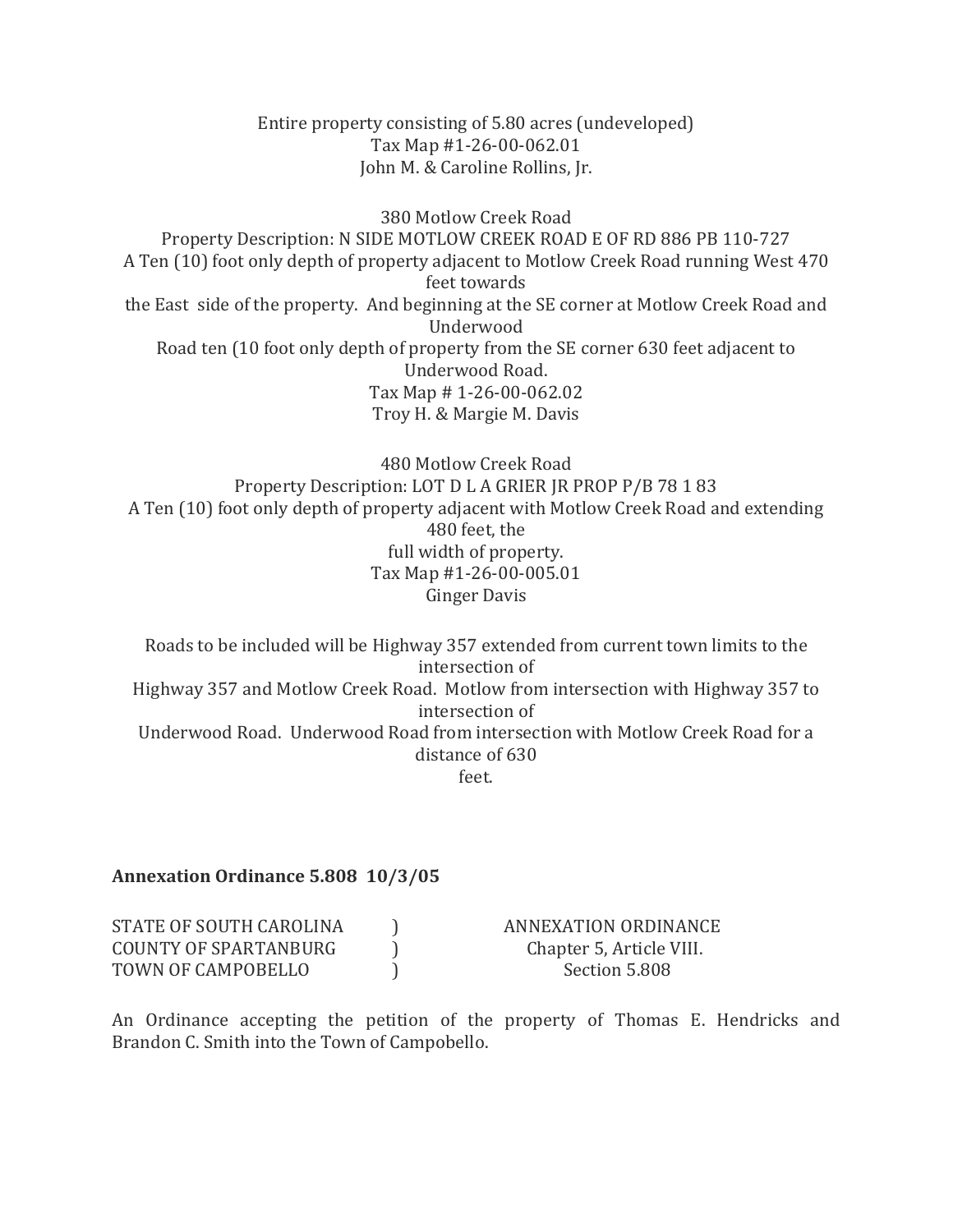BE IT ORDERED BY THE MAYOR AND COUNCIL OF THE TOWN OF CAMPOBELLO, SOUTH CAROLINA, IN COUNCIL DULY ASSEMBLED.

- Section 1. The Town Council, after being presented by a petition for annexation Under section 5-3-150(3) of the Code of Laws of South Carolina, signed by all persons, with copies of a map attached thereto showing the area contiguous to the present Town limits, finds that all the legal requirements have been met for the Town Council to annex this area.
- Section 2. The following described property attached to this ordinance as (exhibit A) is hereby annexed to and incorporated in, as part of the Town of Campobello Incorporated Limits.
- Section 3. The Town Clerk is directed to take all steps to file copies of map and this Ordinance with all necessary parties to comply with the existing laws of this State and these United States.
- Section 4. Zoning is residential and/or commercial.
- Section 5. All of property (78.71 acres) located East of U.S. Highway 176 North of South Pacolet River, as described in PB 24-385-155-148.

## **Annexation Ordinance 5.808**

## Exhibit A Annexation Ordinance by 100 Percent Petition Method 5.808

0 Old Asheville Highway Property Description: Entire property of 78.71 acres located East of U.S. Highway 176 North of South Pacolet River, as described in PB 24-385-155-148. Tax Map # 1-20-00-019.00 Thomas E. Hendricks and Brandon C. Smith

Roadways will include Old Asheville Highway and Asheville Highway AKA as U.S. Highway 176, both ofwhich have already been included into the town limits by previous ordinances; And Hulon Howard Roadfrom the intersection of Asheville Highway (U.S. Highway 176) for a distance of one (1) mile ending atthe access road of the Leigh Fibers property which has been previously annexed.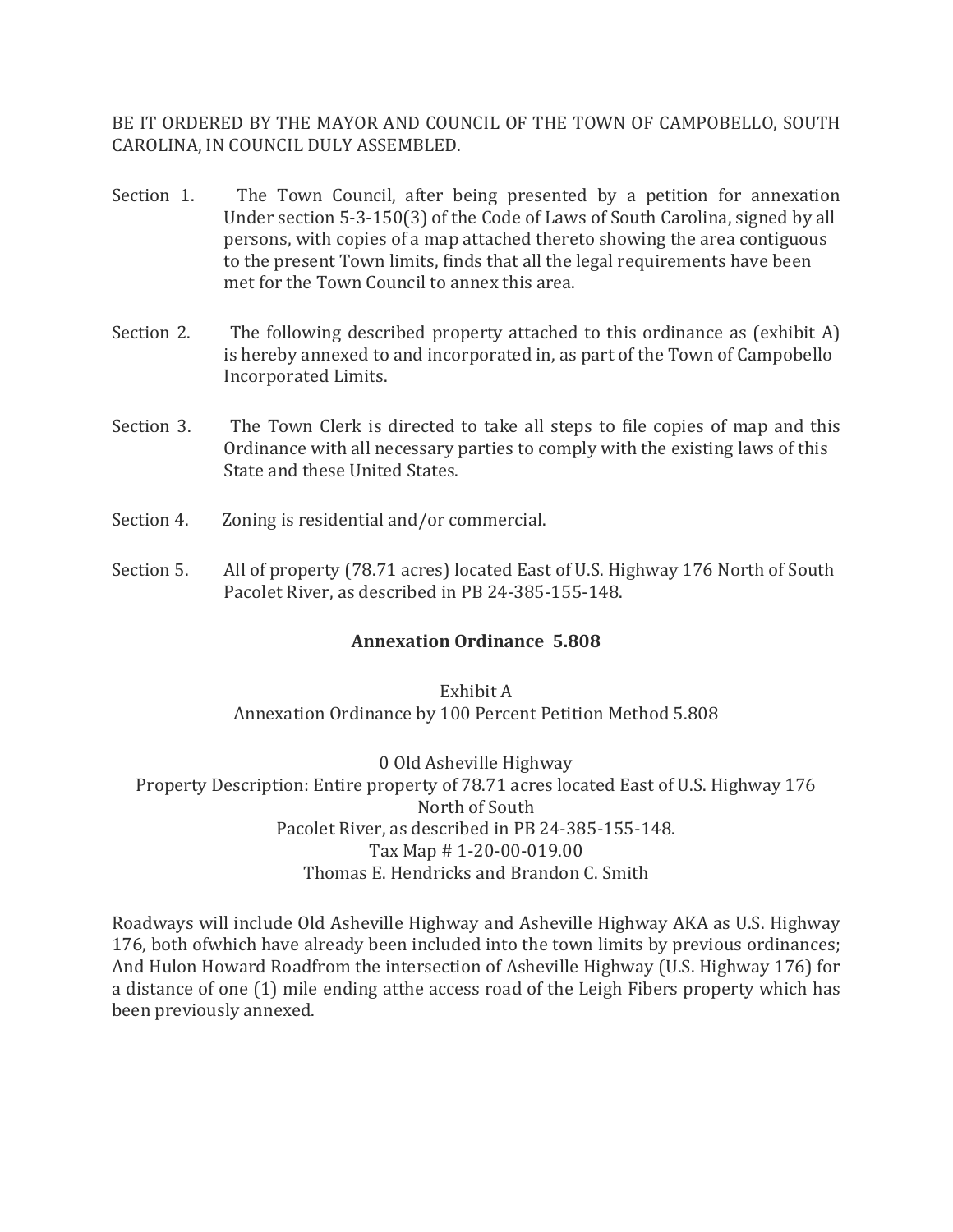## **Annexation Ordinance 5.809 2/24/06**

| STATE OF SOUTH CAROLINA | ANNEXATION ORDINANCE     |
|-------------------------|--------------------------|
| COUNTY OF SPARTANBURG   | Chapter 5, Article VIII. |
| TOWN OF CAMPOBELLO      | Section 5.809            |

An Ordinance accepting the petition of the property of Walter S. Montgomery, Jr. and Norfolk Southern Railway into the Town of Campobello.

BE IT ORDERED BY THE MAYOR AND COUNCIL OF THE TOWN OF CAMPOBELLO, SOUTH CAROLINA, IN COUNCIL DULY ASSEMBLED.

- Section 1. The Town Council, after being presented by a petition for annexation Under section 5-3-150(3) of the Code of Laws of South Carolina, signed by all persons, with copies of a map attached thereto showing the area contiguous to the present Town limits, finds that all the legal requirements have been met for the Town Council to annex this area.
- Section 2. The following described property attached to this ordinance as (exhibit A) is hereby annexed to and incorporated in, as part of the Town of Campobello Incorporated Limits.
- Section 3. The Town Clerk is directed to take all steps to file copies of map and this Ordinance with all necessary parties to comply with the existing laws of this State and these United States.
- Section 4. Zoning is undeveloped farm land and Railroad property.
- Section 5. All of Norfolk Southern Railway property beginning at the town limits at the SE corner of parcel 1-20-00-019.01 and extending 4,125 liner feet to a distance of 25 feet past the intersection of Hulon Howard Road;

A ten foot depth of all Walter S. Montgomery, Jr. property of parcels 1-21-00-005.00, 1-21- 00-021.00, and 1-21-00-044.00 adjacent to the roadway extending from the current town along Highway 11 for a distance of 1,706 feet to the intersection of Highway 11 and Monroe Bruce Farm Road; 790 feet east on Monroe Bruce Farm Road then crossing over the road and traveling North for a distance of 3,048 feet to the intersection of Highway 11 and Walnut Hill Road and ending 1577 feet East on Walnut Hill Road;

A ten foot depth of property beginning at the intersection of Highway 11 and Walnut Hill Road on the left side of the roadway traveling North for a distance of 2,332 feet to the intersection of Highway 11 and Skunk Hollow Road, and West for a distance of 1,260 feet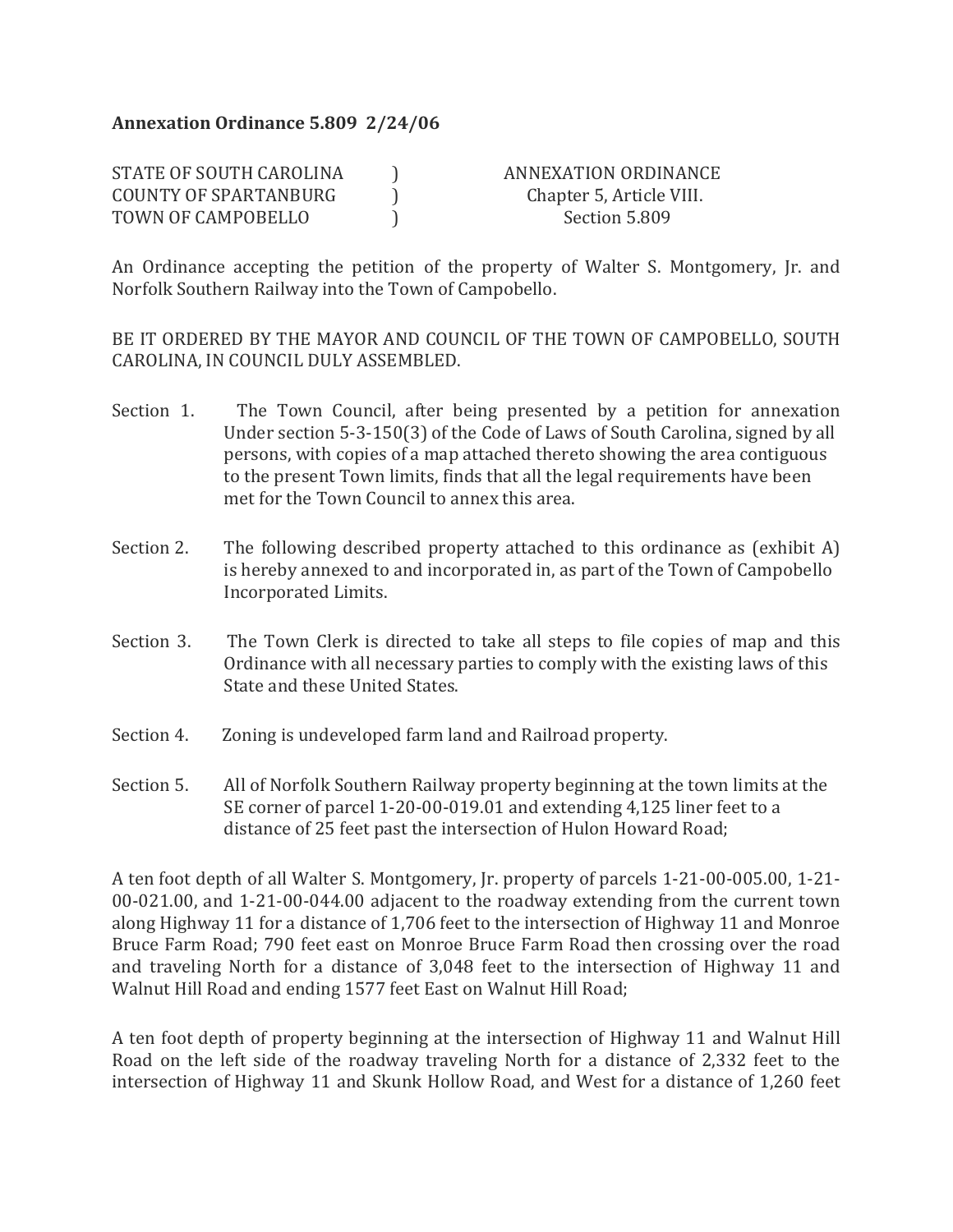on Skunk Hollow Road going north along the property line for a distance of 1,251 feet ending at property parcel 1-21-00-027.01

## **Annexation Ordinance 5.809**

#### **Exhibit A**

Annexation Ordinance by 100 Percent Petition Method 5.809

All Norfolk Southern Railroad property from the current town limits adjacent to parcel 1- 20-00-019.01 West 4,125 linear feet ending 250 feet past the Hulon Howard Road intersection.

Map # 1-21-00-005.00 0 Monroe Bruce Farm Road SW corner of SC 11 & RD 181 & Adj Tracts Walter S. Montgomery, Jr. A ten foot (10) width of property going adjacent to Highway 11 for a distance of 1,706 feet to the intersection of Monroe Bruce Farm Road; A ten foot (10) width of property goingadjacent to Monroe Bruce Farm Road for a distance of 790 feet; A ten foot (10) width of property going North from Monroe Bruce Farm Road a distance of 3,048 feet tothe intersection of Walnut Hill Road.

Map #1-21-00-044.00 0 Highway 11 S Side of SC 11 E of Rd 181 Walter S. Montgomery, Jr. A ten foot (10) width of property going adjacent to Highway 11 to the intersection of Walnut Hill Road;A ten foot (10) width of property adjacent to Walnut Hill Road going East for a distance of 1,577 feet.

Map # 1-21-00-021-00 0 Highway 11 Tracts 123& 5 Walter S. Montgomery Jr. Survey P/B 75-216 A ten foot (10) width of property adjacent to Highway 11 going north for a distance of 2,332 feetending at the intersection with Skunk Hollow Road; A ten foot (10) width of property adjacent to Skunk Hollow Road going West for a distance of 1,260 feet.A ten foot (10) width of property going north from Skunk Hollow Road for a distance of 1,251 feetending at property parcel 1-21-00-027.01

Roadways annexed and included in Annexation Ordinance 5.809: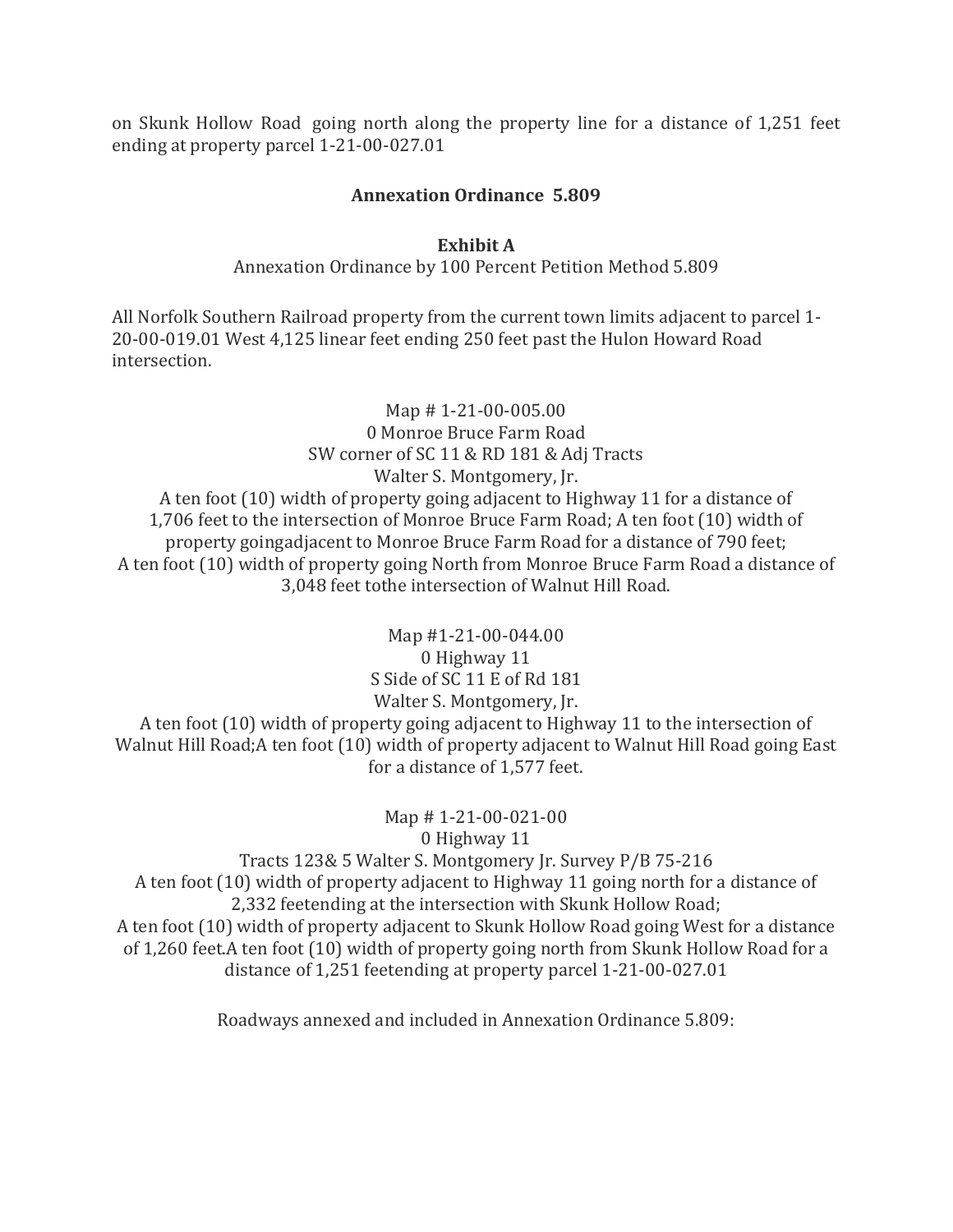Monroe Bruce Farm Road – from the intersection with Highway 11 extending East a distance 4/10ths mile.Walnut Hill Road – from the intersection with Highway 11 extending East a distance of 4/10th mile.

Skunk Hollow Road – from the intersection with Highway 11 extending West a distance of 4/10ths mile.

Highway 11 – from the current Campobello Town Limits extending North for a distance of 1.9 milesending at the intersection with Skunk Hollow Road.

> 0 population included at time of annexation 0 structures located on properties at time of annexation All areas zoned as railroad property and undeveloped farm land

**Annexation Ordinance 5.810 10/2/06**

| STATE OF SOUTH CAROLINA | ANNEXATION ORDINANCE     |
|-------------------------|--------------------------|
| COUNTY OF SPARTANBURG   | Chapter 5, Article VIII. |
| TOWN OF CAMPOBELLO      | Section 5.810            |

An Ordinance accepting the petitions of the properties of Lois Underwood, Parkway Baptist Church, Carolina Emblem, Thomas Beck, Bud Campbell, and Norfolk Southern Railway into the Town of Campobello. Roadways included will be portions of Highway 11, and all of Dana Gosnell Road and Underwood Road.

BE IT ORDERED BY THE MAYOR AND COUNCIL OF THE TOWN OF CAMPOBELLO, SOUTH CAROLINA, IN COUNCIL DULY ASSEMBLED.

- Section 1. The Town Council, after being presented by a petition for annexation Under section 5-3-150(3) of the Code of Laws of South Carolina, signed by all persons, with copies of a map attached thereto showing the area contiguous to the present Town limits, finds that all the legal requirements have been met for the Town Council to annex this area.
- Section 2. The following described property attached to this ordinance as (exhibit A) is hereby annexed to and incorporated in, as part of the Town of Campobello Incorporated Limits.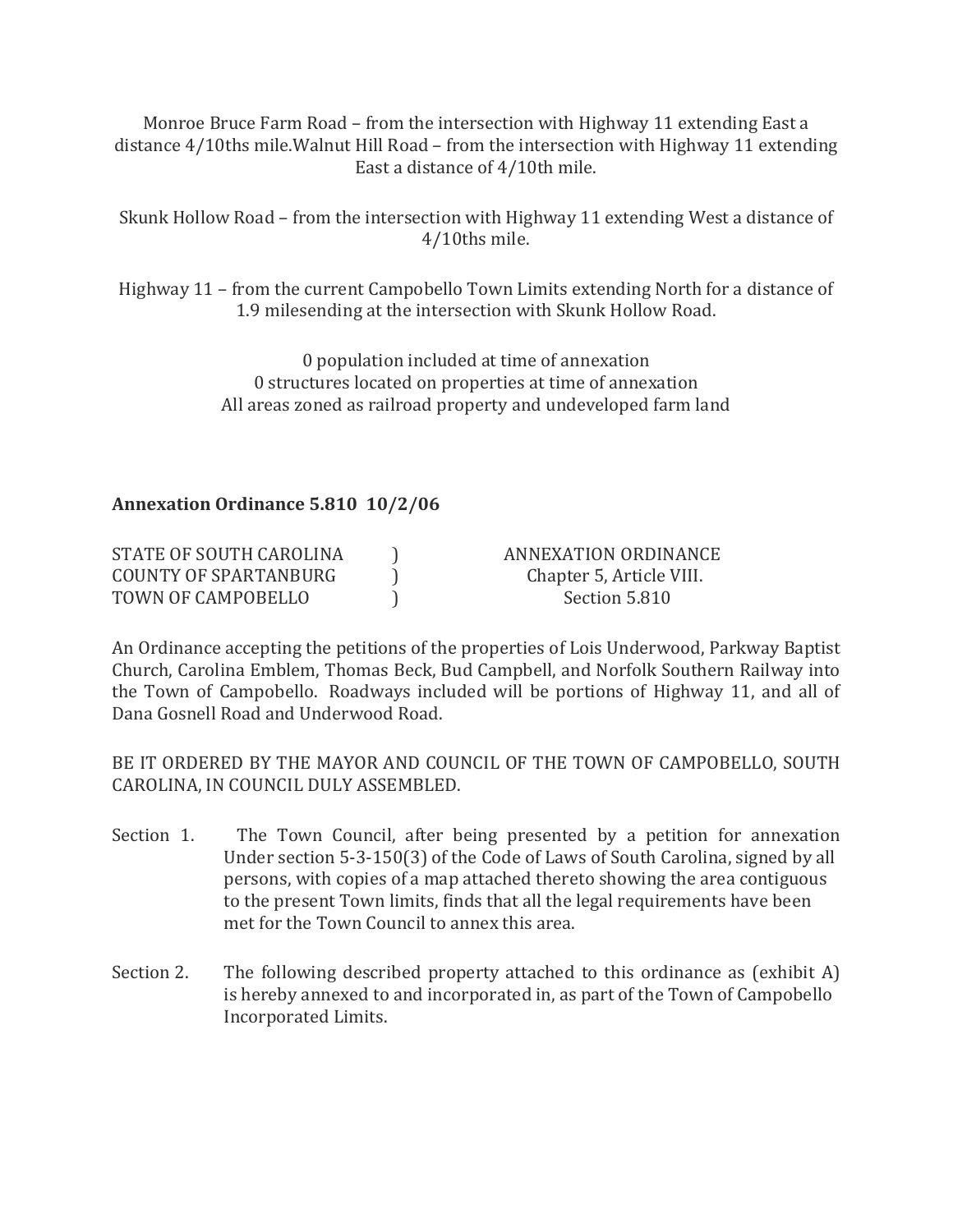- Section 3. The Town Clerk is directed to take all steps to file copies of map and this Ordinance with all necessary parties to comply with the existing laws of this State and these United States.
- Section 4. Zoning is undeveloped farm land, residential and commercial.
- Section 5. All of Norfolk Southern Railway property beginning at the town limits and extending South 5,808 linear feet 30 feet wide to property 1-27-00-017.02.

570 Underwood Road – Lois Underwood Estate – A ten (10) foot depth of property adjacent to Highway 11 extending the entire length of property.

510 Underwood Road & 0 Asheville Highway – Carolina Emblem Co, Inc. A ten (10) foot depth of property adjacent to Highway 11 extending the entire length of properties.

555 Underwood Road – Parkway Baptist Church – Entire property consisting of 5.43 acres & buildings on property.

600 Dana Gosnell Road – Thomas, Lydia, Joanne Beck – Entire property consisting of 10.95 acres & Buildings on property.

0 Dana Gosnell Road – Bud Campbell – Entire property consisting of 46.11 acres; all undeveloped farm land.

Roadways to be included in Annexation 5.810: Highway 11 – from current town limits West 7/10 mile to the intersection of Underwood Road.

Underwood Road – from intersection of Highway 11 extending 7/10 mile to the intersection of Motlow Creek Road.

Dana Gosnell Road – Entire roadway from intersection of Highway 11 extending 5/10 mile to dead end.

## **Annexation Ordinance 5.810**

**Exhibit A** Annexation Ordinance by 75 Percent Petition Method 5.810

> Map # 1-20-00-031.00 570 Underwood Road Part of Tract 1 B.L. Reid Estate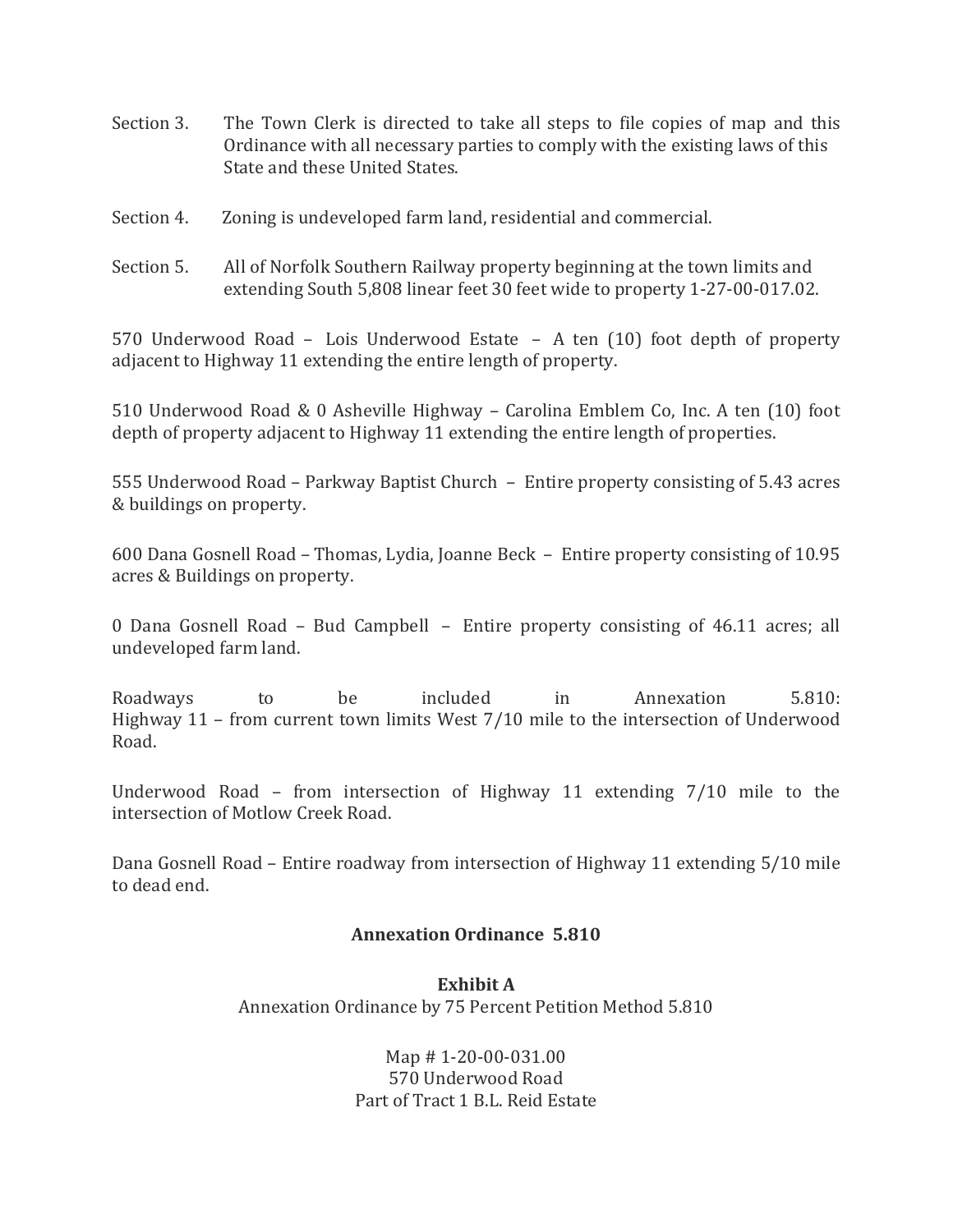Lois W. Underwood Life Estate Ten (10) foot width of property adjacent to Highway 11 Extending the entire length of Property.

Map #1-26-00-054.03 0 Dana Gosnell Road S Side Ragan St E of Underwood Drive PB 138-113 159-24 DB74V-968 Bud Campbell, Jr. Entire Property-46.11 Acres/Undeveloped farm land

> Map #1-26-00-054.00 600 Dana Gosnell Road S Side Ragan St E of Underwood Dr PB 159-919 Thomas, Lydia, Joanne Beck Entire Property-10.95 Acres & Dwelling

Map # 1-20-00-031.02 510 Underwood Road PT of Tract 1 B.L. Reid Estate Carolina Emblem Co, Inc. A ten foot (10) width of property adjacent to Highway 11 extending entire length of property.

Map #1-20-00-031.03 0 Highway 11 P/O Lot 1 B.L. Reid Estate STC Carolina Emblem Co, Inc. A ten foot (10) width of property adjacent to Highway 11 extending entire length of property.

> Map #1-20-00-029.01 555 Underwood Road S Side SC 11 W Side Rd 886 P/B80-320 Parkway Baptist Church Entire Property-5.43 Acres & Building

Norfolk Southern Railway 5,808 linear feet 30 feet wide from the current town limits extending South to property #1-27-00-017.02 (Gramling property)

Roadways to be included in Annexation Ordinance 5.810:

Highway 11: from current town limits 7/10 mile to intersection of Underwood Road.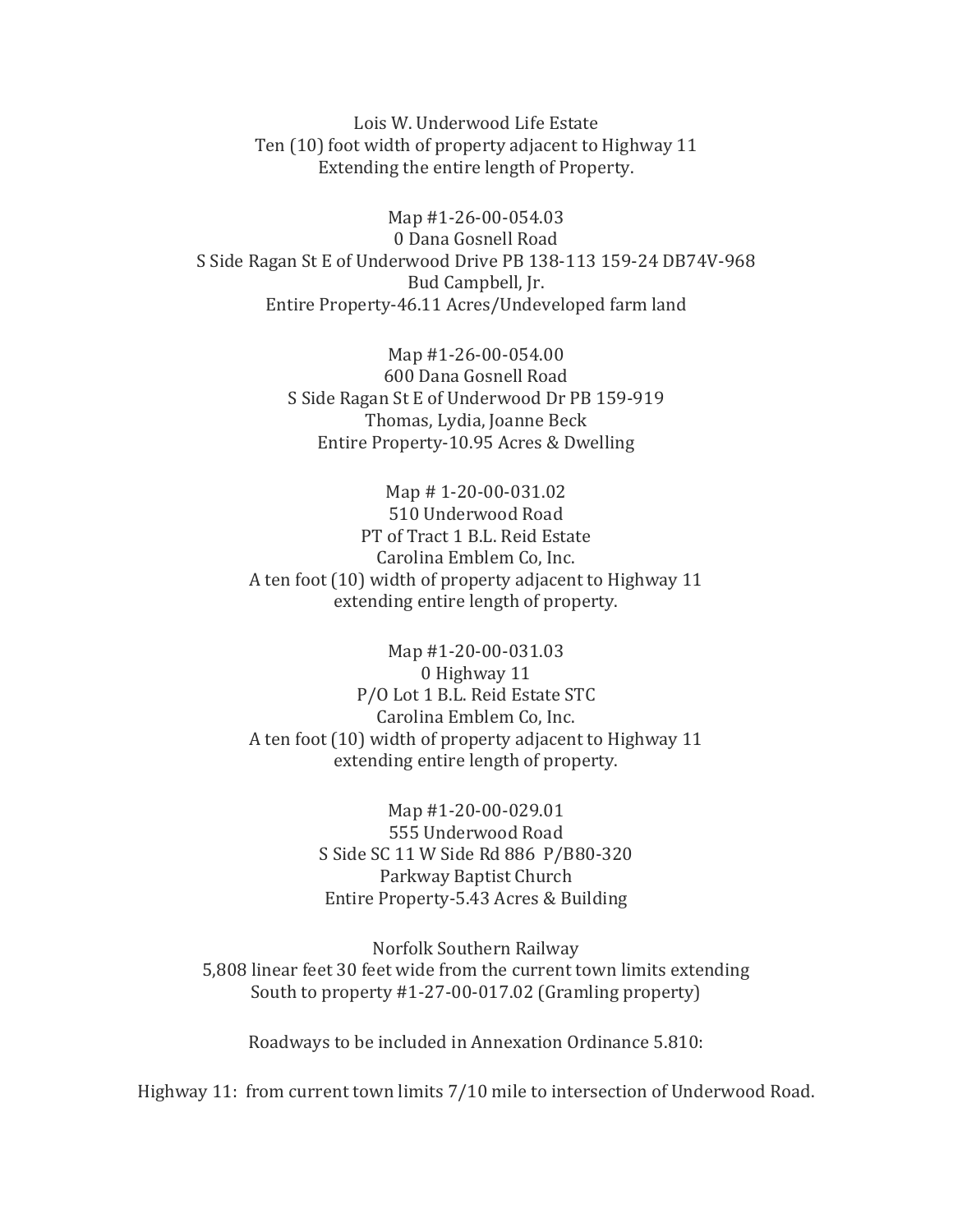## Underwood Road: 7/10 mile from intersection of Highway 11 extending to the intersection of Motlow Creek Road.

Dana Gosnell Road: 5/10 mile-Entire length of road from Highway 11 to dead end.

## **Annexation Ordinance 5.811**

| STATE OF SOUTH CAROLINA | ANNEXATION ORDINANCE     |
|-------------------------|--------------------------|
| COUNTY OF SPARTANBURG   | Chapter 5, Article VIII. |
| TOWN OF CAMPOBELLO      | Section 5.811            |

An Ordinance accepting the petition of the Inman Campobello Water District for property located at 214 Walnut Hill Road, Campobello, South Carolina.

BE IT ORDERED BY THE MAYOR AND COUNCIL OF THE TOWN OF CAMPOBELLO, SOUTH CAROLINA, IN COUNCIL DULY ASSMEBLED.

- Section 1. The Town Council, after being presented by a petition for annexation Under section 5-3-150(3) of the Code of Laws of South Carolina, signed by all persons, with copies of a map attached thereto showing the area contiguous to the present Town limits, finds that all the legal requirements have been met for the Town Council to annex this area.
- Section 2. The following described property attached to this ordinance as (exhibit A) is hereby annexed to and incorporated in, as part of the Town of Campobello Incorporated Limits.
- Section 3. The Town Clerk is directed to take all steps to file copies of map and this Ordinance with all necessary parties to comply with the existing laws of this State and these United States.
- Section 4. Zoning is other undeveloped land/water.
- Section 5. All 1.43 acres of property located at 214 Walnut Hill Road, Campobello, SC, Map # 1-21-00-031.01

ADOPTED by the Council duly assembled.

First Reading  $\qquad 11/28/2007$ 

Ray Copeland, Mayor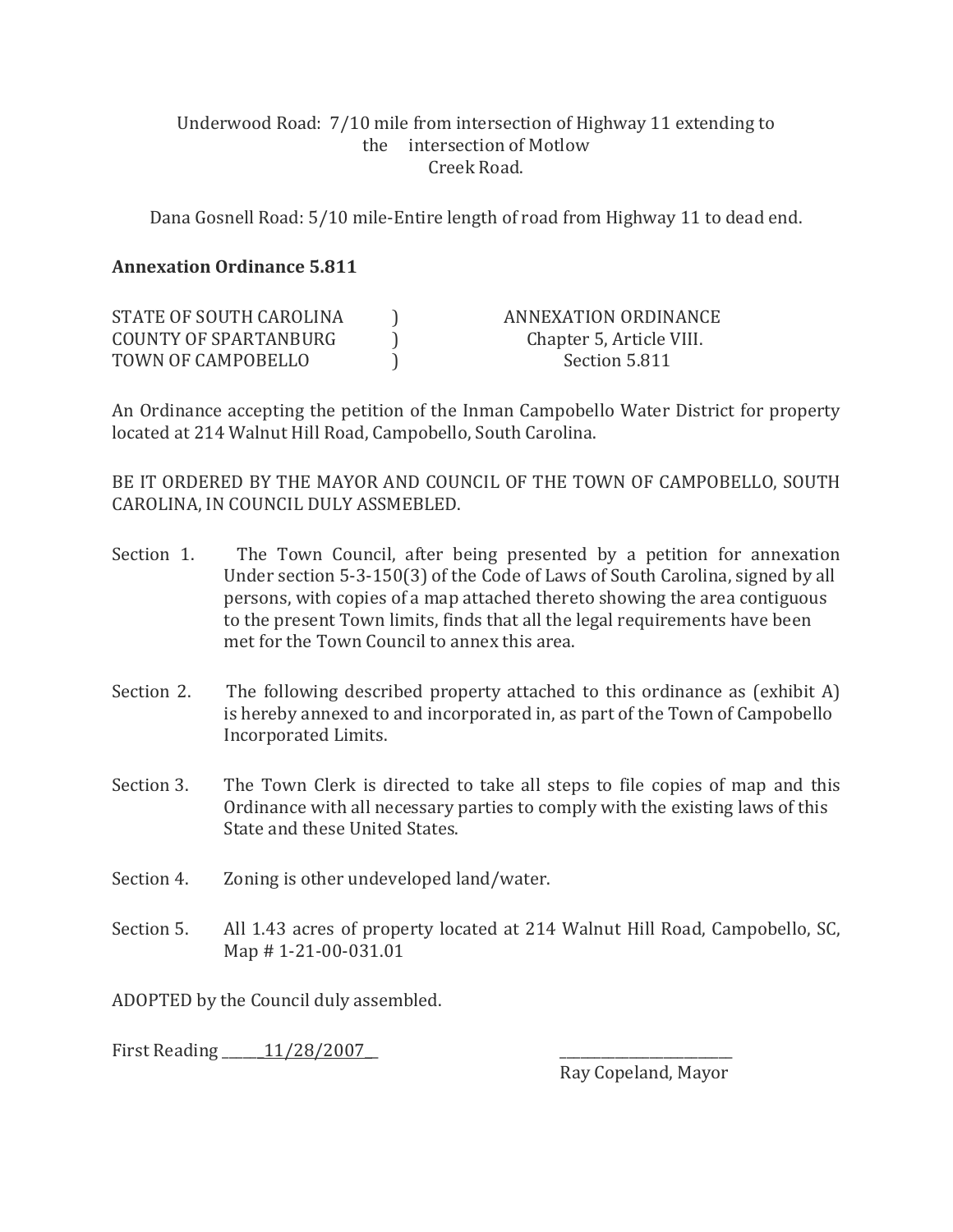Final Reading  $\frac{1}{7/2008}$ 

Willie Matthews, Mayor Pro-Tem

\_\_\_\_\_\_\_\_\_\_\_\_\_\_\_\_\_\_\_\_\_\_\_\_\_\_ Don Cohenour Council Member

\_\_\_\_\_\_\_\_\_\_\_\_\_\_\_\_\_\_\_\_\_\_\_\_\_\_ Lydia Neves Council Member

Seal:

Mel Puckett Council Member

\_\_\_\_\_\_\_\_\_\_\_\_\_\_\_\_\_\_\_\_\_\_\_\_\_\_\_

## **Annexation Ordinance 5.811 Exhibit A**

Annexation Ordinance by 100 Percent Petition Method – 5.811

Map # 1-21-00-031.01 214 Walnut Hill Road S. of SC Hwy. 11 E. of Rd. 181 P/B 87 165 S. of SC 11 Inman Campobello Water District Entire Property – 1.43 Acres Population – 0 Zoning – Water Utility/Municipal (Fire Department)

## **Annexation Ordinance 5.812 (Voided 8/18/08)**

| STATE OF SOUTH CAROLINA | ANNEXATION ORDINANCE     |
|-------------------------|--------------------------|
| COUNTY OF SPARTANBURG   | Chapter 5, Article VIII. |
| TOWN OF CAMPOBELLO      | Section 5.812            |

Whereas, a proper petition has been filed with the Town of Campobello by at least 75 percent of the freeholders owning at least 75 percent of the assessed value of the Contiguous property hereinafter described petitioning for annexation of the property to the Town of Campobello under the provisions of S.C. Code 5-3-150(1) and

Whereas, it appears to Council that annexation would be in the best interest of the property owners and the Town of Campobello; and

Whereas, notice and public hearing requirements of S.C. Code 5-3-150(1) have been complied with;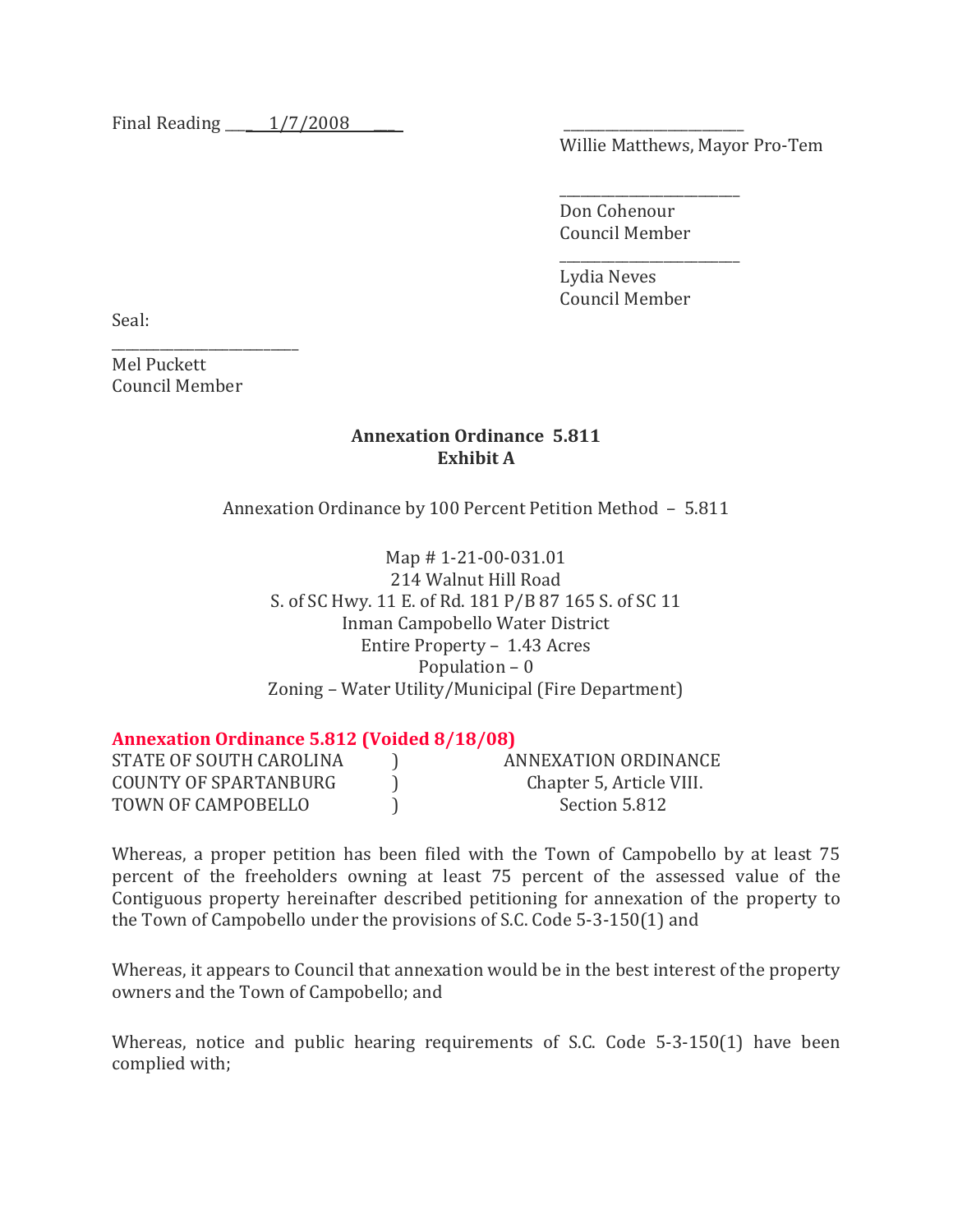NOW, THEREFORE, BE IT ORDERED BY THE MAYOR AND COUNCIL OF THE TOWN OF CAMPOBELLO, SOUTH CAROLINA, IN COUNCIL DULY ASSEMBLED, THAT THE PROPERTY HEREIN DESCRIBED (Exhibit A) IS HEREBY ANNEXED TO AND BECOMES A PART OF THE TOWN OF CAMPOBELLO EFFECTIVE March 3, 2008.

- Section 1. The Town Council, after being presented by a petition for annexation Under section 5-3-150(3) of the Code of Laws of South Carolina, signed by all persons, with copies of a map attached thereto showing the area contiguous to the present Town limits, finds that all the legal requirements have been met for the Town Council to annex this area.
- Section 2. The following described property attached to this ordinance as (exhibit A) is hereby annexed to and incorporated in, as part of the Town of Campobello Incorporated Limits.
- Section 3. The Town Clerk is directed to take all steps to file copies of map and this Ordinance with all necessary parties to comply with the existing laws of this State and these United States.
- Section 4. Zoning is Commercial and/or Undeveloped Farm Land.
- Section 5. All or part of the road that is shaded in on the block map herein annexed into the Town of Campobello. Highway 11, Interstate 26, West Frontage Road, Grigg Road.

ORDINANCE 5.812

ADOPTED by the Council duly assembled.

First Reading \_\_\_\_\_\_ 2/18/08

Final Reading  $\frac{3}{3}$  08

Ray Copeland Mayor

Willie Matthews Mayor Pro-Tem

\_\_\_\_\_\_\_\_\_\_\_\_\_\_\_\_\_\_\_\_\_\_\_\_\_\_ Don Cohenour Council Member

\_\_\_\_\_\_\_\_\_\_\_\_\_\_\_\_\_\_\_\_\_\_\_\_\_\_ Lydia Neves Council Member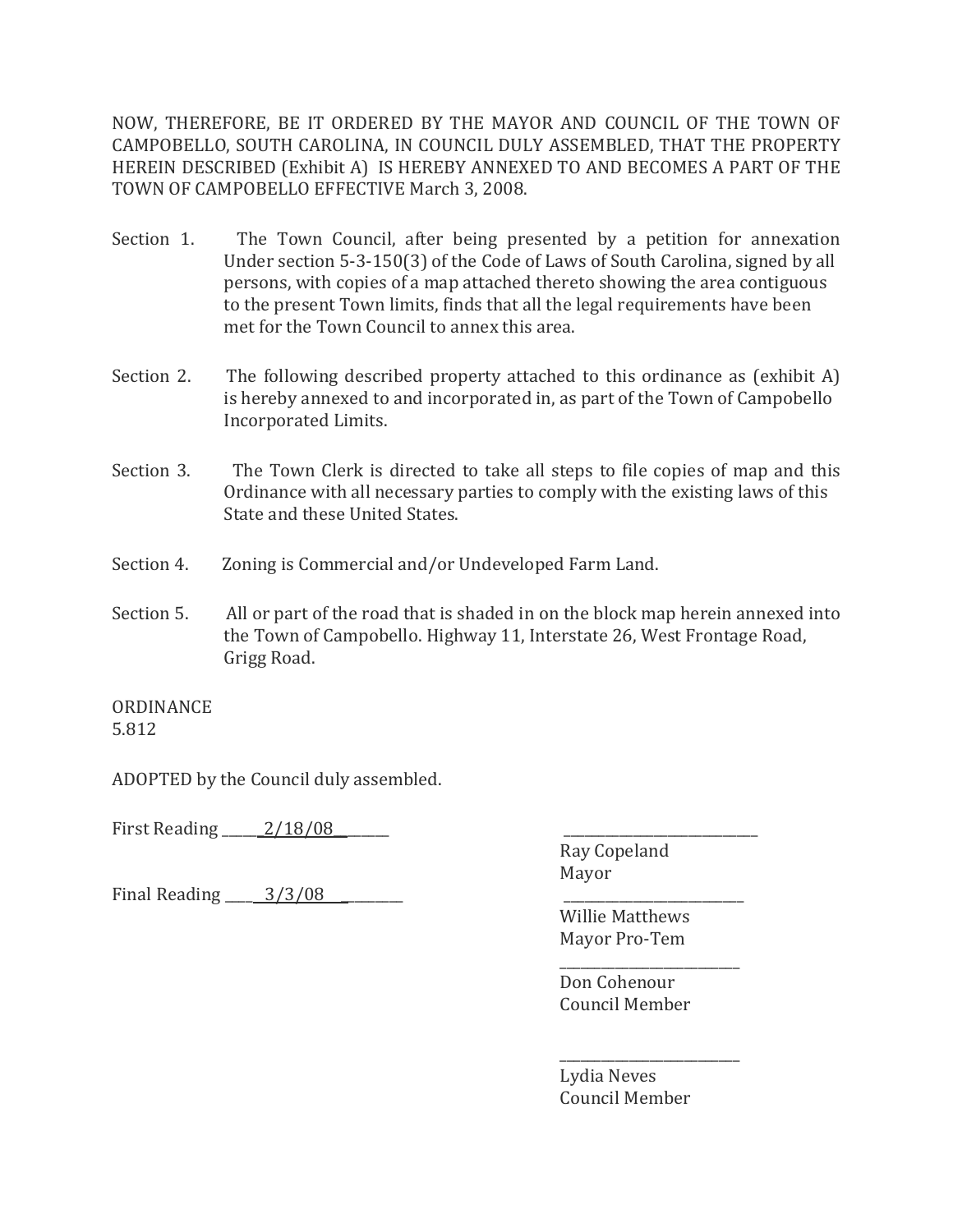Attest:

\_\_\_\_\_\_\_\_\_\_\_\_\_\_\_\_\_\_\_\_\_\_\_\_\_\_ Mel Puckett, Town Clerk

Seal:

**Exhibit A Annexation Ordinance 5.812**

Annexation of property with 75 percent method.

Map # 1-21-00-027.01 9630 Highway 11 Lots 4, 6 & 7 Clayton W. Grigg Subdiv. Adj Tract PB 39-512 39-544 28-143 112-911 46-41 49-659 7 Frank M. Nutt Ten (10) foot width of property only beginning at SW corner of property adjacent to Walter Montgomery property and extending around the property to NE corner of property ending at Frontage Road.

> Map #1-15-00-045.02 555 Frontage Road TR 2 Joyce M. Sawyer Survey PB 152-114 J.N. Arledge Entire Property 14.14 acres

(1)Map # 1-16-00-021.00 8998 Highway 11 N Side Hwy 11 E Side I-26 PB 133-173 \*AD 11/20/03-SF Oates Properties LP

(2)Map #1-16-021.01 8998 Highway 11 N side Hwy 11 E side I-26 PB 133-173 New Plat in File Oates Properties LP

(3)Map #1-16-00-021.02 N side Hwy 11 E side I-26 PB 133-173 Oates Properties LP Ten (10) foot width of all three (3) properties beginning adjacent to Highway 11 and extending theentire perimeter adjacent to I-26 ending at the SW most point of property.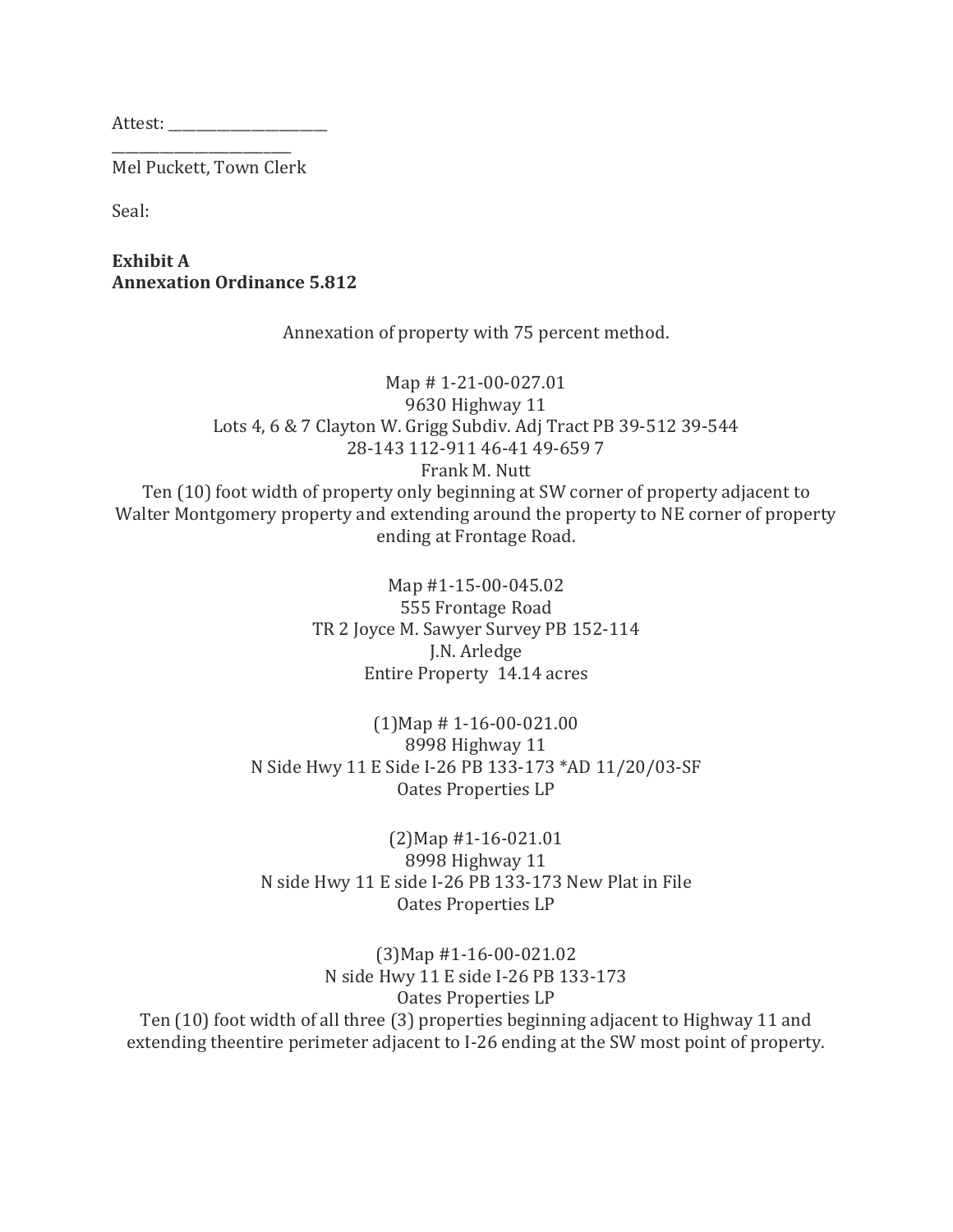Zoning for properties included in Annexation Ordinance 5.812 will be commercial and undeveloped farm land.

Roadways to be included in Annexation 5.812

1 and 2/10 miles of Highway 11 beginning at current town limits at Skunk Hollow Road and extending both North and South ending at East Frontage Road.

1 mile of Interstate 26 beginning at entrance and exit ramps of Exit 5 (mile marker 5) and extendingboth East and West to mile marker 4.

1 Mile West Frontage Road beginning at intersection with Highway 11 and extending West for 1 mile.

Grigg Road – ½ mile road located off West Frontage Road with no outlet (Dead end road)

## **Annexation Ordinance 5.812-1**

# S**TATE OF SOUTH CAROLINA ) COUNTY OF SPARTANBURG ) ANNEXATION ORDINANCE**

# **TOWN OF CAMPOBELLO Chapter 5, Article VIII. Section 5.812-1**

Whereas, a proper petition has been filed with the Town of Campobello by at least 75 percent of the freeholders owning at least 75 percent of the assessed value of the contiguous property hereinafter described petitioning for annexation of the property to the Town of Campobello under the provisions of S.C. Code 5-3-150(1) and

Whereas, it appears to Council that annexation would be in the best interest of the property owners and the Town of Campobello; and

Whereas, notice and public hearing requirements of S.C. Code 5-3-150(1) have been complied with;

NOW, THEREFORE, BE IT ORDERED BY THE MAYOR AND COUNCIL OF THE TOWN OF CAMPOBELLO, SOUTH CAROLINA, IN COUNCIL DULY ASSEMBLED, THAT THE PROPERTY HEREIN DESCRIBED (Exhibit A) IS HEREBY ANNEXED TO AND BECOMES A PART OF THE TOWN OF CAMPOBELLO EFFECTIVE October 27, 2008.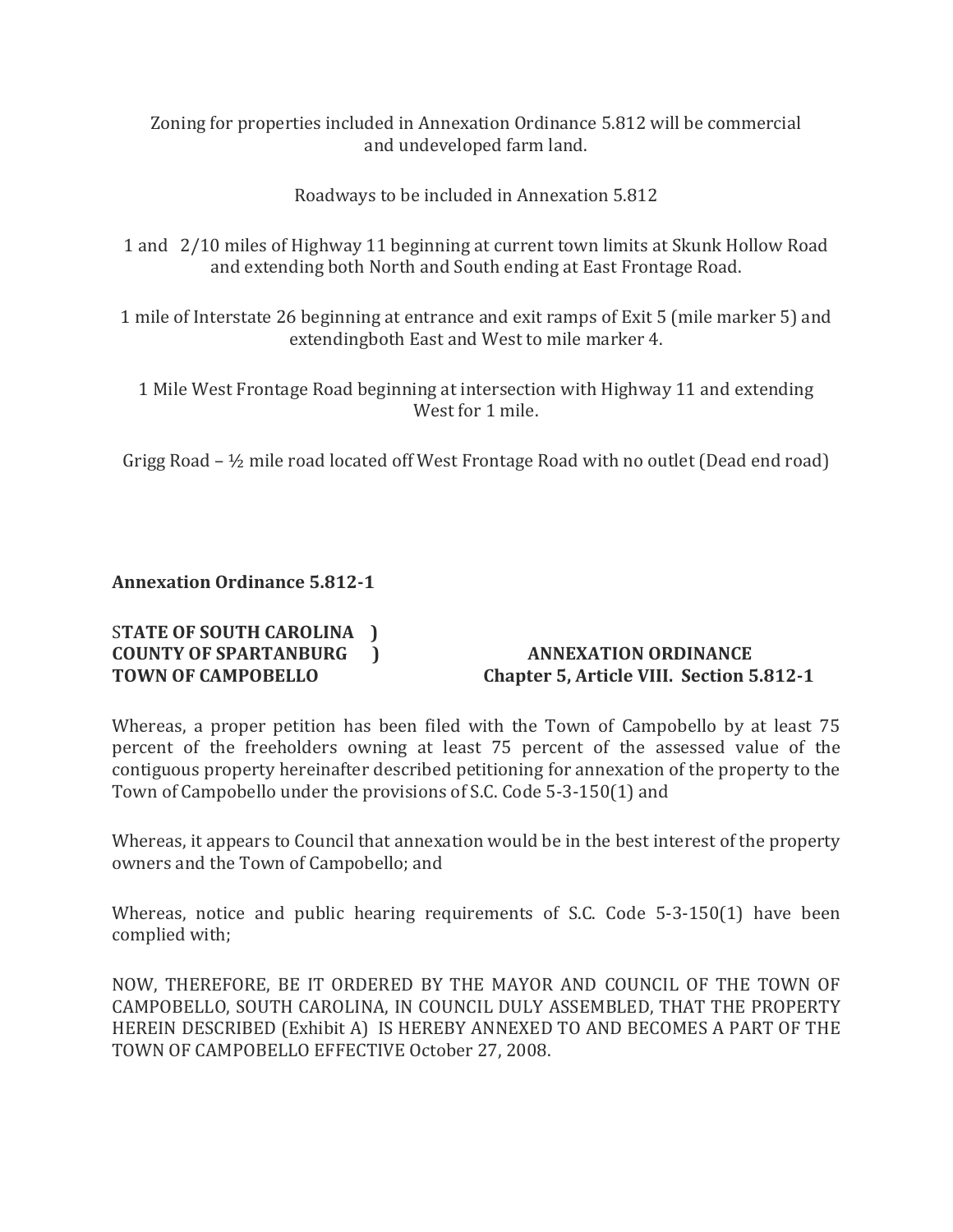- Section 1. The Town Council, after being presented by a petition for annexation Under section 5-3-150(3) of the Code of Laws of South Carolina, signed by all persons, with copies of a map attached thereto showing the area contiguous to the present Town limits, finds that all the legal requirements have been met for the Town Council to annex this area.
- Section 2. The following described property attached to this ordinance as (exhibit 1) is hereby annexed to and incorporated in, as part of the Town of Campobello Incorporated Limits.
- Section 3. The Town Clerk is directed to take all steps to file copies of map and this Ordinance with all necessary parties to comply with the existing laws of this State and these United States.
- Section 4. Zoning is Commercial, Residential and/or Undeveloped Farm Land.
- Section 5. All or part of the roadway that is shaded in on the block map ( Exhibit 2) is herein annexed into the Town of Campobello. Highway 11, Interstate 26, West Frontage Road, Grigg Road.

## **ORDINANCE 5.812-1**

ADOPTED by the Council duly assembled.

First Reading 10/13/08

Final Reading  $\qquad 10/27/08$ 

Ray Copeland Mayor

Willie Matthews Mayor Pro-Tem

Don Cohenour Council Member

\_\_\_\_\_\_\_\_\_\_\_\_\_\_\_\_\_\_\_\_\_\_\_\_\_\_

\_\_\_\_\_\_\_\_\_\_\_\_\_\_\_\_\_\_\_\_\_\_\_\_\_\_

Lydia Neves Council Member

Attest: \_\_\_\_\_\_\_\_\_\_\_\_\_\_\_\_\_\_\_\_\_\_\_

\_\_\_\_\_\_\_\_\_\_\_\_\_\_\_\_\_\_\_\_\_\_\_\_\_\_ Mel Puckett, Town Clerk

Seal: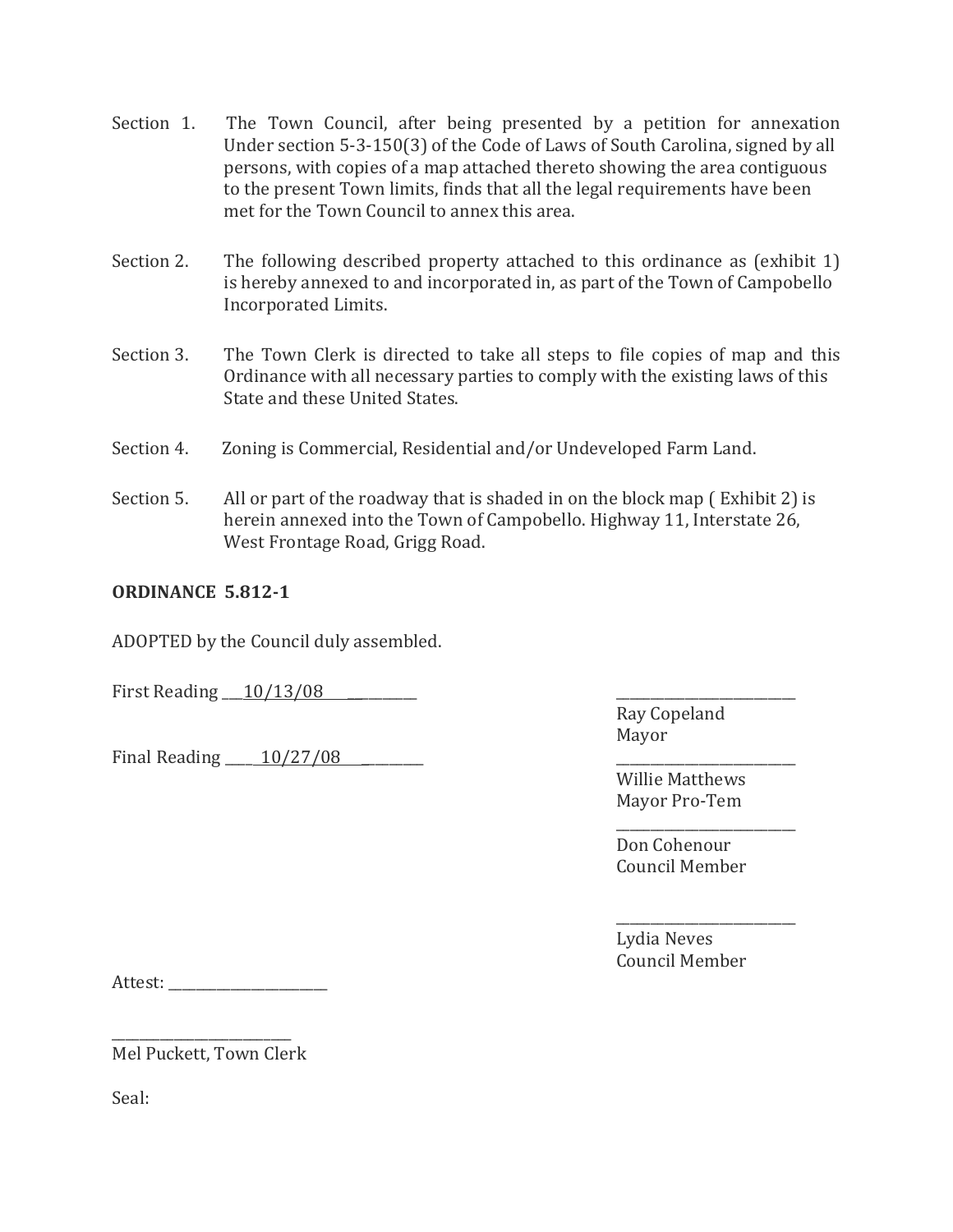#### **Annexation Ordinance 5.812-1 Property Description Exhibit 1**

#### **Map # 1-21-00-027.01**

9630 Highway 11 Lots 4, 6 & 7 Clayton W. Grigg Subdiv. Adj Tract PB 39-512 39-544 28-143 112-911 46-41 49-659 7 Frank M. Nutt

Ten (10) foot width of property beginning at SW corner of property adjacent to current town limits at Walter Montgomery property and extending around the entire circumference of parcel ending back at the beginning of Walter Montgomery property.

#### **Map #1-15-00-045.02** 555 Frontage Road TR 2 Joyce M. Sawyer Survey PB 152-114 J.N. Arledge Entire Property – 14.14 acres

#### **(Parcel 1) Map # 1-16-00-021.00**

8998 Highway 11 N Side Hwy 11 E Side I-26 PB 133-173 \*AD 11/20/03-SF Oates Properties **(Parcel 2) Map # 1-16-021.01** 8998 Highway 11 N side Hwy 11 E side I-26 PB 133-173 New Plat in File Oates Properties

#### **(Parcel 3) Map # 1-16-00-021.02**

N side Hwy 11 E side I-26 PB 133-173

Oates Properties

Ten (10) foot width of property beginning adjacent to Highway 11 and extending the perimeter of all three (3) parcels adjacent to I-26 ending at the SW most point of property.

#### **Map # 1-21-00-060.00**

9521 Highway 11 Tract 1 Cherokee Hills Subdivision PB 114-590-A Dawn B. & Marvin L. Gardner Jr. Ten (10) foot width of property extending along entire front of property adjacent to Highway 11.

#### **(Parcel 1) Map # 1-21-00-061.00** 9501 Highway 11 Vickie J. & Marvin L. Gardner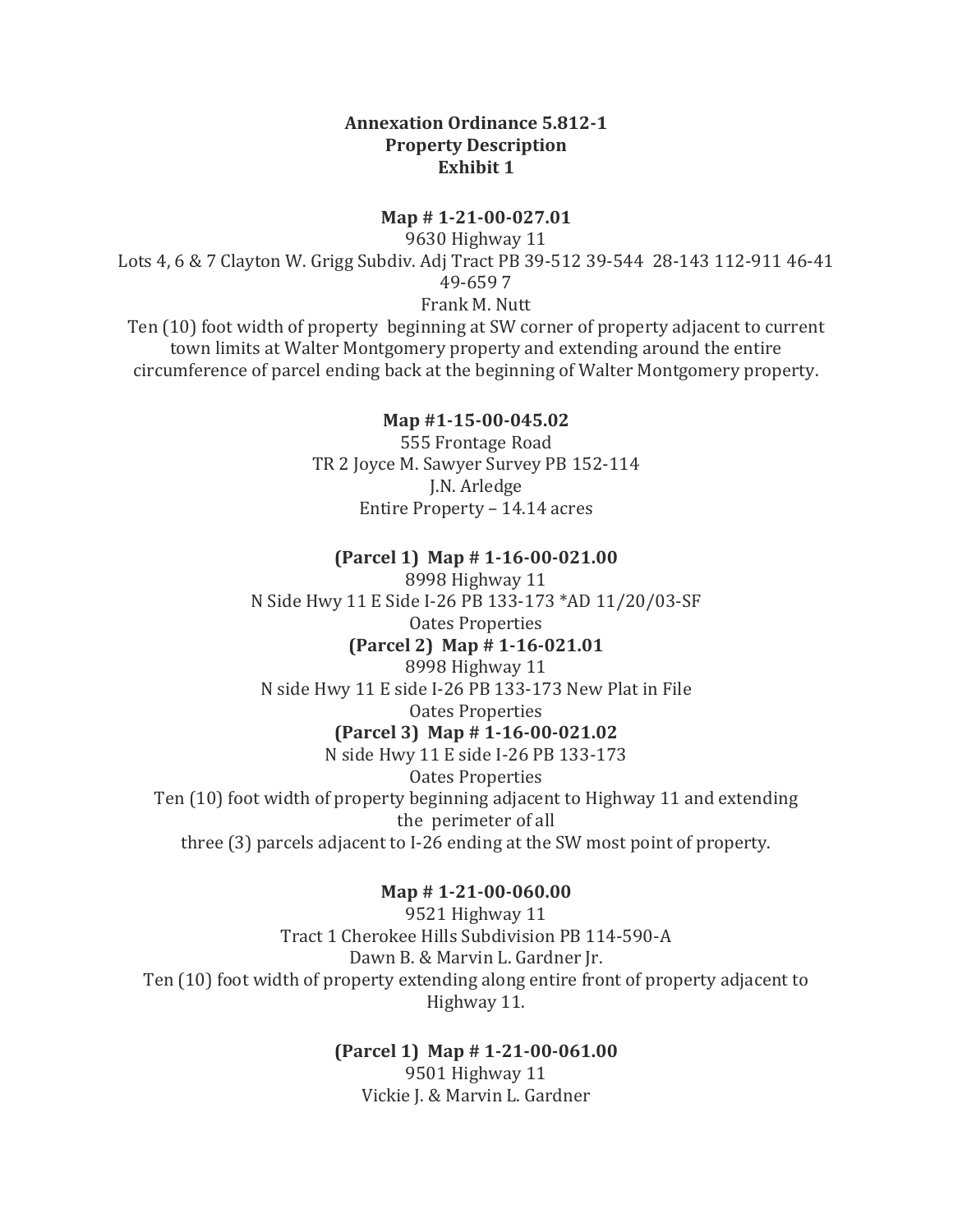Tract 2 Cherokee Hills Subdivision P/B 114-590-590A **(Parcel 2) Map # 1-21-00-062.00** 9481 Highway 11 Tract 3 Cherokee Hills Subdivision PB 114-590-A PB 143-724 Vickie J. & Marvin L. Gardner Ten (10) foot width of property extending along entire front of both properties adjacent to Highway 11.

Zoning for properties included in Annexation Ordinance 5.812-1 will be commercial and residential.

Roadways to be included in Annexation 5.812-1

1 and 2/10 miles of Highway 11 beginning at current town limits at Skunk Hollow Road and extending North ending at East Frontage Road.

1 mile of Interstate 26 beginning at entrance and exit ramps of Exit 5 (mile marker 5) and extending both East and West to mile marker 4.

1 Mile West Frontage Road beginning at intersection with Highway 11 and extending West for 1 mile.

Grigg Road  $-$  1/2 mile road located off West Frontage Road with no outlet (Dead end road)

## **Annexation Ordinance 5.813**

| STATE OF SOUTH CAROLINA | ANNEXATION ORDINANCE     |
|-------------------------|--------------------------|
| COUNTY OF SPARTANBURG   | Chapter 5, Article VIII. |
| TOWN OF CAMPOBELLO      | Section 5.813            |

An Ordinance accepting the petition of the Mabry's Temple Holiness Church for property located at 10770 and 10784 Highway 11, and 225, 175 and 0 Rock Ridge Road Campobello, South Carolina.

BE IT ORDERED BY THE MAYOR AND COUNCIL OF THE TOWN OF CAMPOBELLO, SOUTH CAROLINA, IN COUNCIL DULY ASSEMBLED.

Section 1. The Town Council, after being presented by a petition for annexation Under section 5-3-150(3) of the Code of Laws of South Carolina, signed by all persons, with copies of a map attached thereto showing the area contiguous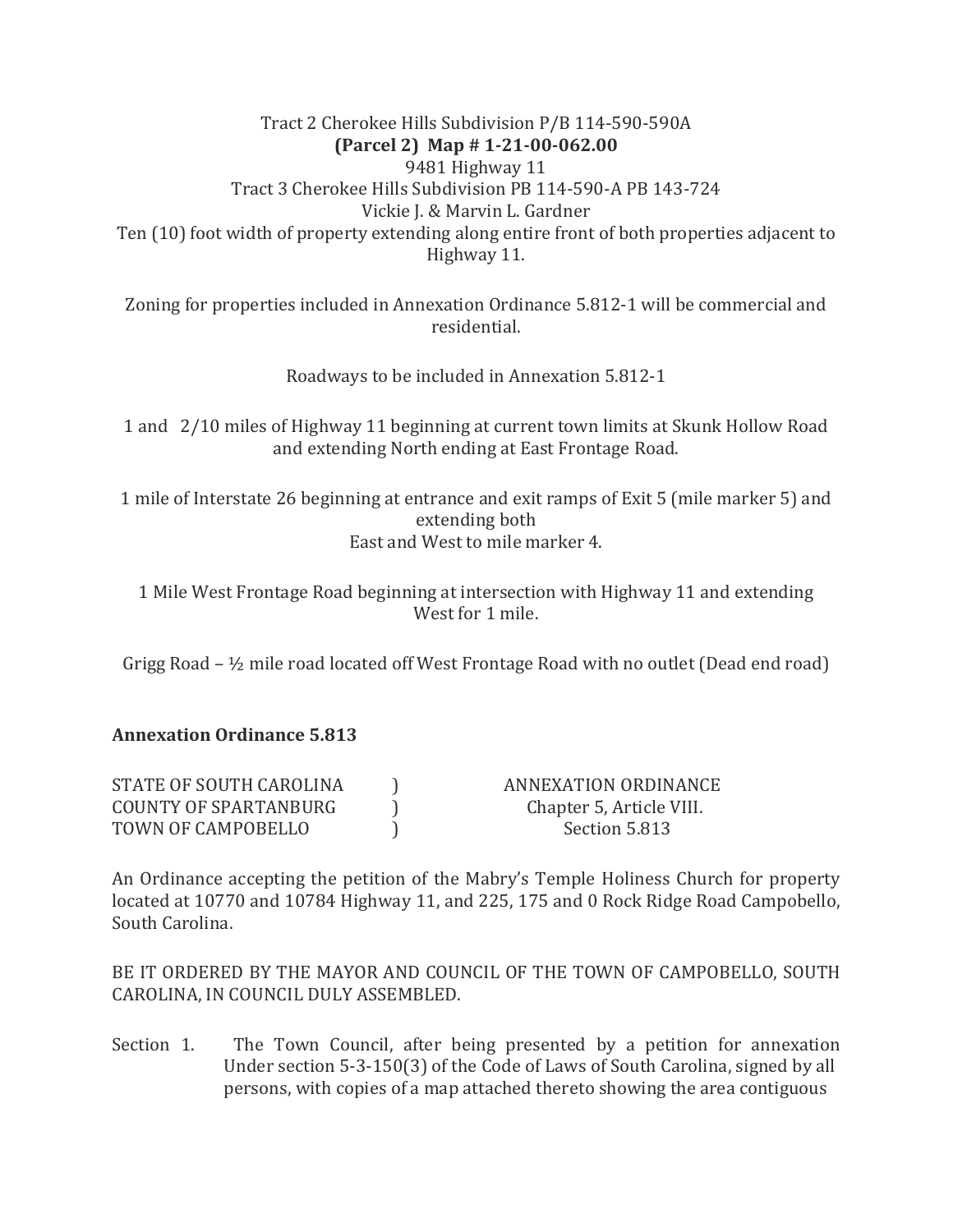to the present Town limits, finds that all the legal requirements have been met for the Town Council to annex this area.

- Section 2. The following described property attached to this ordinance as (exhibit 1) is hereby annexed to and incorporated in, as part of the Town of Campobello Incorporated Limits.
- Section 3. The Town Clerk is directed to take all steps to file copies of map and this Ordinance with all necessary parties to comply with the existing laws of this State and these United States.
- Section 4. Zoning is religious facilities.
- Section 5. All 24.4 acres of property located at properties listed above in Campobello, SC, Map # 1-21-00-014.00, # 1-21-00-015.01, # 1-21-00-015.00, # 1-21-00-017.01, # 1-21-00-017.02, # 1-21-00-017.03

#### **ORDINANCE 5.813**

ADOPTED by the Council duly assembled.

First Reading <u>9-8-2008</u>

Final Reading \_\_\_\_\_ 10-6-2008

Ray Copeland Mayor

Willie Matthews Mayor Pro-Tem

\_\_\_\_\_\_\_\_\_\_\_\_\_\_\_\_\_\_\_\_\_\_\_\_\_\_ Don Cohenour Council Member

Lydia Neves Council Member

\_\_\_\_\_\_\_\_\_\_\_\_\_\_\_\_\_\_\_\_\_\_\_\_\_\_

Attest: \_\_\_\_\_\_\_\_\_\_\_\_\_\_\_\_\_\_\_\_\_\_\_\_\_\_\_\_\_ Clerk Seal:

\_\_\_\_\_\_\_\_\_\_\_\_\_\_\_\_\_\_\_\_\_\_\_\_\_\_\_ Mel Puckett Council Member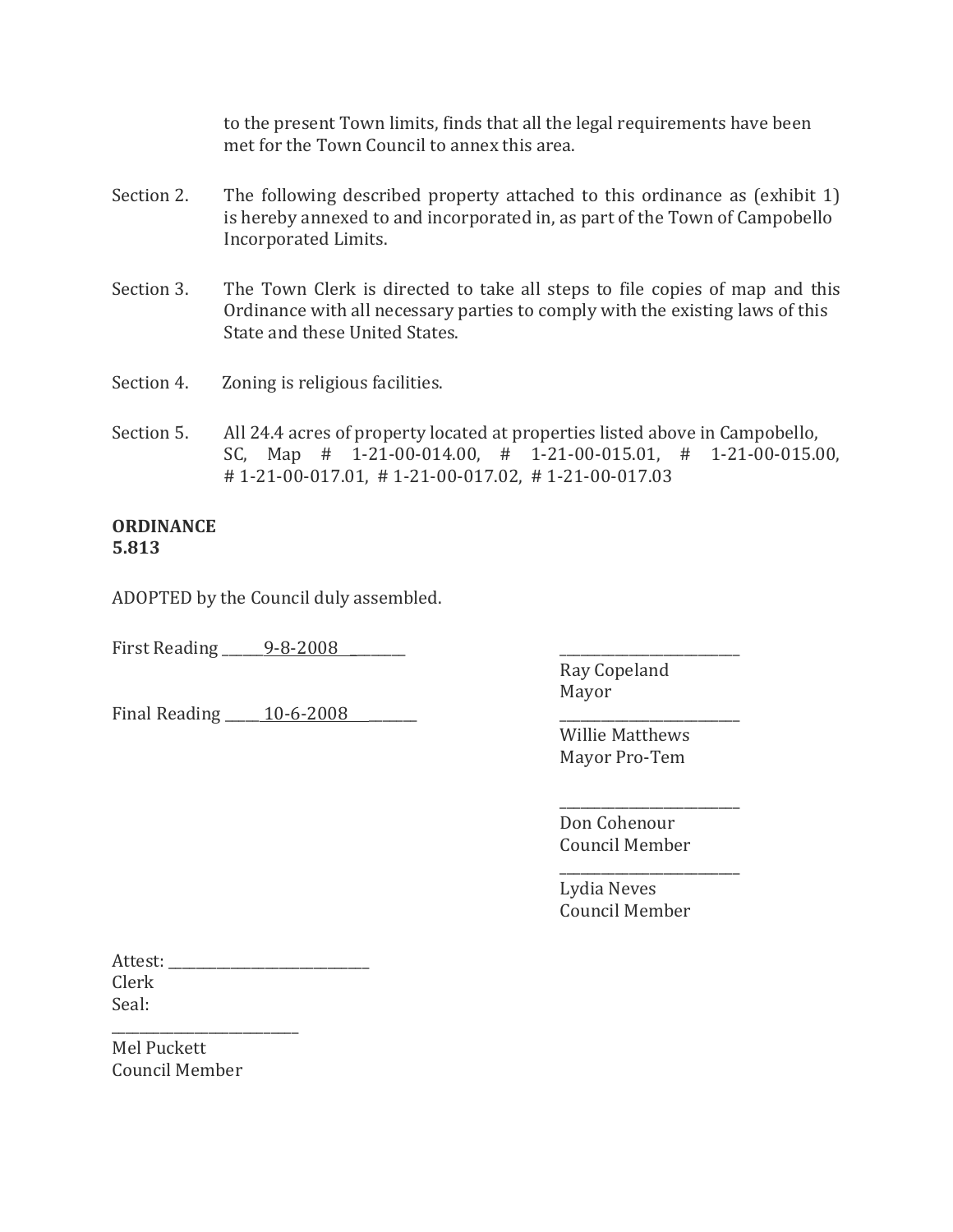#### **Annexation Ordinance 5.813 Exhibit 1 Annexation Ordinance by 100 Percent Petition Method – 5.813**

#### **Map # 1-21-00-014.00**

10770 Highway 11 N Side SC 11 W of Redland Road Mabrys Temple Holiness Church Entire Property – 1.5Acres Population – 0 Zoning – Religious Activities

#### **Map # 1-21-00-015.01**

10784 Highway 11 Lot 1 Rev Amos Jackson Survey PB 80-271 159-702 Mabrys Temple Holiness Church Entire Property – .9 Acre Population – 0 Zoning – Religious Activities

#### **Map # 1-21-00-015.00**

10774 Highway 11 N. Side of SC Hwy. 11 W. of Redland Rd. Mabrys Temple Holiness Church Entire Property Population – 0 Zoning – Religious Activities

#### **Map # 1-21-00-017.03**

0 Rock Ridge Road S Side of SC Hwy 11 Mabrys Temple Holiness Church Entire Property – 16.34 Population – 0 Zoning – Religious Activities

#### **Map #1-21-00-017.02**

0 Rock Ridge Road N Side of SC 11 E of South Pacolet River P/B 69-527 DB 40H-312 DB 57C-508 Mabrys Temple Holiness Church Entire Property – 2 Acres Population 0 Zoning – Religious Activities